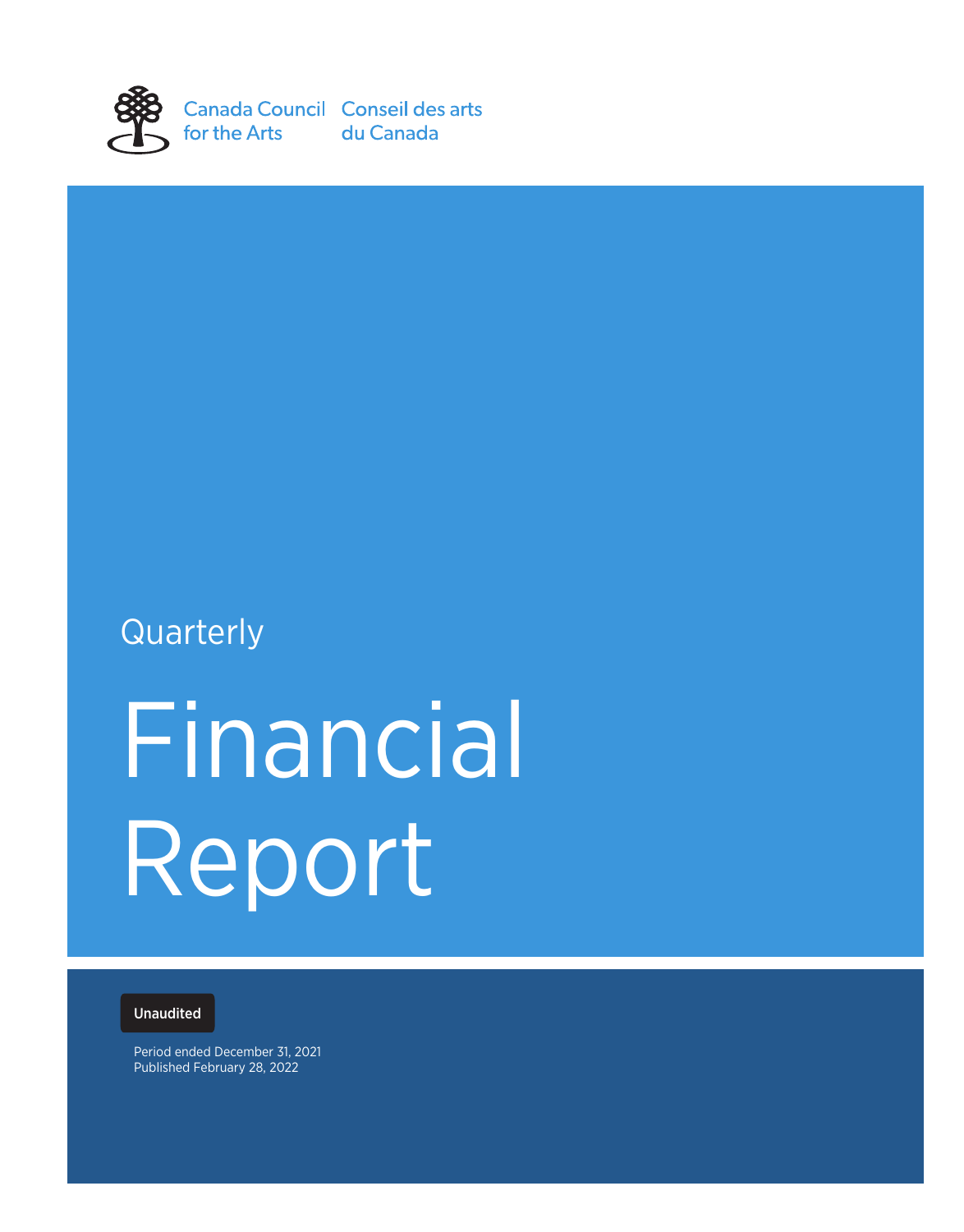

for the Arts

Canada Council Conseil des arts du Canada

# Management Discussion and Analysis

Quarterly Report

Period ended December 31, 2021 Published February 28, 2022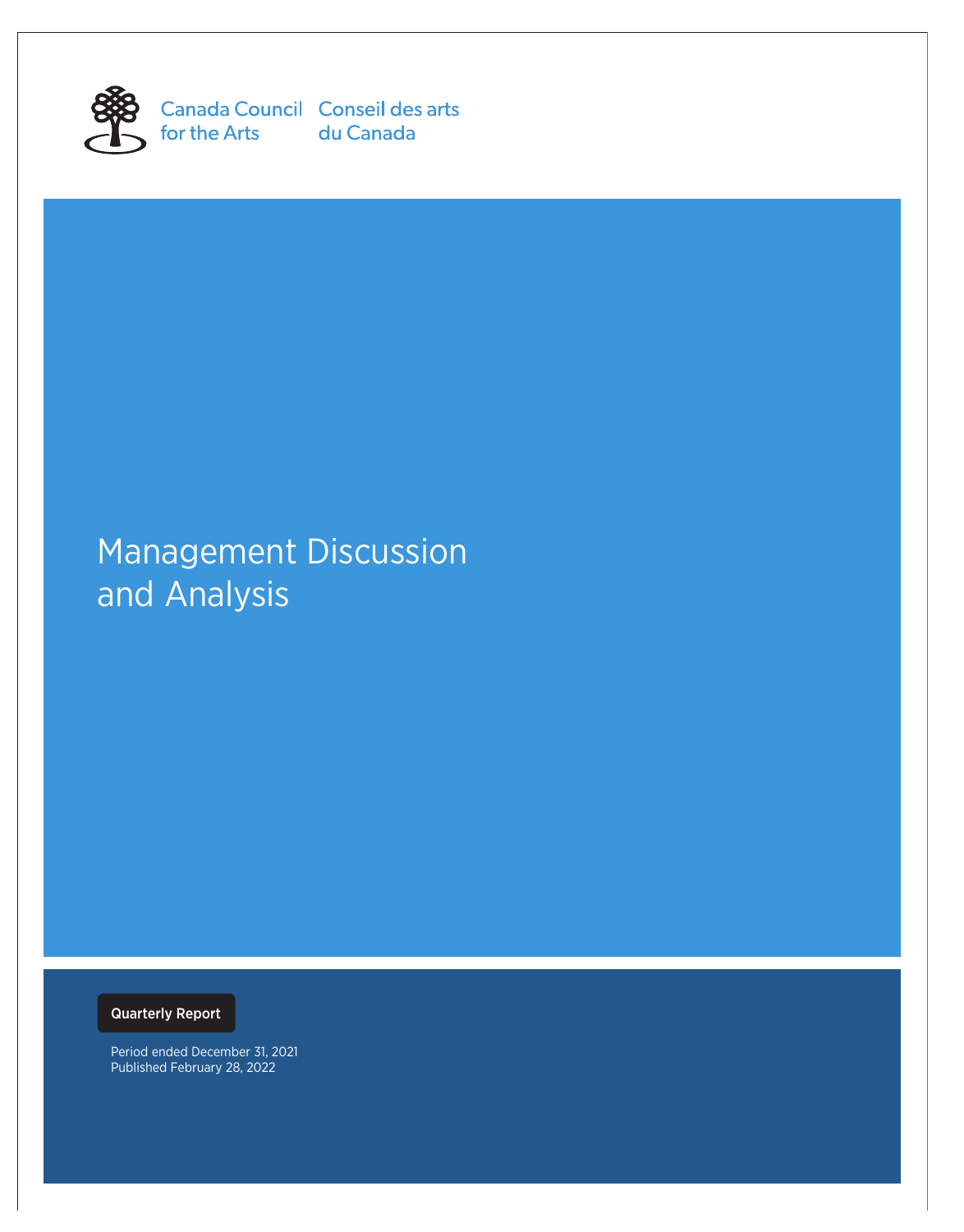# INTRODUCTION

This narrative discussion relates to the financial results of the Canada Council for the Arts (the Council) for the third quarter and the nine-month period ended December 31, 2021 as set out in the accompanying unaudited quarterly financial statements. Those statements are disclosed in accordance with the requirements of section 131.1 of the Financial Administration Act and are prepared in accordance with Canadian Public Sector Accounting Standards (PSAS) as promulgated by the Chartered Professional Accountants (CPA) of Canada.

Management is responsible for the information presented in the unaudited quarterly financial statements and in this narrative discussion, both of which have been reviewed and endorsed by the Audit and Finance Committee of the Council's Board. In assessing what information is to be provided in the narrative discussion, management applies the materiality principle as guidance for disclosure. Management considers information material if it is probable that its omission or misstatement, judged in the surrounding circumstances, would influence the decisions of the primary user of this information, the Government of Canada.

This discussion contains "forward-looking statements" that reflect management's expectations regarding the Council's results of operations. These statements are not facts but only estimates based upon information and assumptions that are currently available to, or made by, management and which are subject to a number of risks and uncertainties. These and other factors may cause actual results to differ substantially from the expectations stated or implied in the forwardlooking statements.

The Financial Administration Act does not require the Council to file a Corporate Plan with the Government of Canada. Therefore, neither this narrative discussion nor the unaudited quarterly financial statements disclose a comparison of results against the Council's Corporate Plan. As required by PSAS, the unaudited quarterly financial statements provide comparisons to the Council's approved annual budget for the year.

## **HIGHLIGHTS**

The Canada Council for the Arts continued responding to the impact of the COVID-19 pandemic in the arts sector through its programs, new initiatives and the delivery of recovery funding on behalf of the federal government. Details are provided below.

November 4 – The Council made available \$25 million in 2021-22 to enable recipients of core funding to invest in activities aimed at re-engaging with existing audiences and building new ones. As of December 31, over 1,000 arts organizations have accepted this funding. This \$25 million was part of an investment of \$75 million from the federal government over the course of the 2021-22 and 2022-23 fiscal years to support sector reopening and recovery (Recovery and Reopening Funds).

November 17 - The Council has announced the 2021 winners of the Governor General's Literary Awards (GGBooks). After an extensive peer-review process, the 14 most outstanding books of the year published in Canada were chosen from among 70 finalists. With a wide range of literary genres honoured (seven categories) and the eligibility of works published in both of Canada's official languages, GGbooks Awards remain the most comprehensive of their kind in the country.

November 26 - The Council released its Strategic Plan Actions under the Priorities section of its website. The actions are guided by and fall under the three directions of the Council's 2021-26 Strategic Plan, *Art, now more than ever*: Invest in rebuilding and innovation, Amplify the benefits of the arts for society, and Nurture and expand collaboration and partnerships. As the implementation of the Strategic Plan progresses over the next five years, the Council will refine these actions and initiatives and add new ones.

November 30 and December 1 – The Council held two Community Conversations to engage the arts sector on strategies for fostering a more innovative, equitable and sustainable future through its 2021-26 Strategic Plan and its implementation. More than 260 participants from across Canada exchanged ideas largely around the themes of innovation, equity and partnerships.

December 7 - The results from the Arts and Heritage Access and Availability Survey 2020-2021 were released. This survey is the result of a partnership between Canadian Heritage and the Council and collects information on Canadians' behaviours and attitudes related to arts, culture, and heritage. The report highlights the impact of the pandemic on cultural participation.

December 16 – The 2021 Walter Carson Prize has been awarded to guitarist and composer Don Ross, whose fingerpicking is recognized as one of the most innovative of its time. Granted annually and following the dance-theatre-dance-music alternating discipline scheme, this prize recognizes the highest level of artistic merit and distinguished career achievement by a Canadian professional artist.

#### Net Results

|                           | Three months ended December 31 |          |           | Nine months ended December 31 |           |           |  |  |  |
|---------------------------|--------------------------------|----------|-----------|-------------------------------|-----------|-----------|--|--|--|
| (in thousands of dollars) | 2021                           | 2020     | Variance  | 2021                          | 2020      | Variance  |  |  |  |
| Revenue                   | 14.882                         | 14.766   | 116       | 27.154                        | 14.289    | 12.865    |  |  |  |
| Expenses                  | (54, 288)                      | (40.158) | (14, 130) | (369.845)                     | (324.918) | (44, 927) |  |  |  |
| Government funding        | 60.000                         | 45.127   | 14.873    | 406.500                       | 342.927   | 63,573    |  |  |  |
| Surplus for the period    | 20,594                         | 19,735   | 859       | 63.809                        | 32,298    | 31,511    |  |  |  |

#### Overview of the Third Quarter Net Results

The surplus for the quarter was \$20.6M compared to \$19.7M for the same period last year. The increase in grants expenses was offset by the increase in government funding. During the quarter the Council received an additional \$25M in funding announced over the summer by the federal government to relaunch the arts sector and to resume its public activities which was distributed to core organizations in the same quarter. This increase in grant expenses was offset partly by grants distributed during the same period last year though the Digital Strategy Fund which ended March 2021 and timing of some grants competitions results that will be recorded in the last quarter only.

The Council will continue to monitor its financial results with the aim of achieving a balanced budget, excluding the excess in net investment income over budget which must be reinvested as per the investment policy. The granting budget will be much higher with new funding received throughout the year but will be offset by the increase in government funding.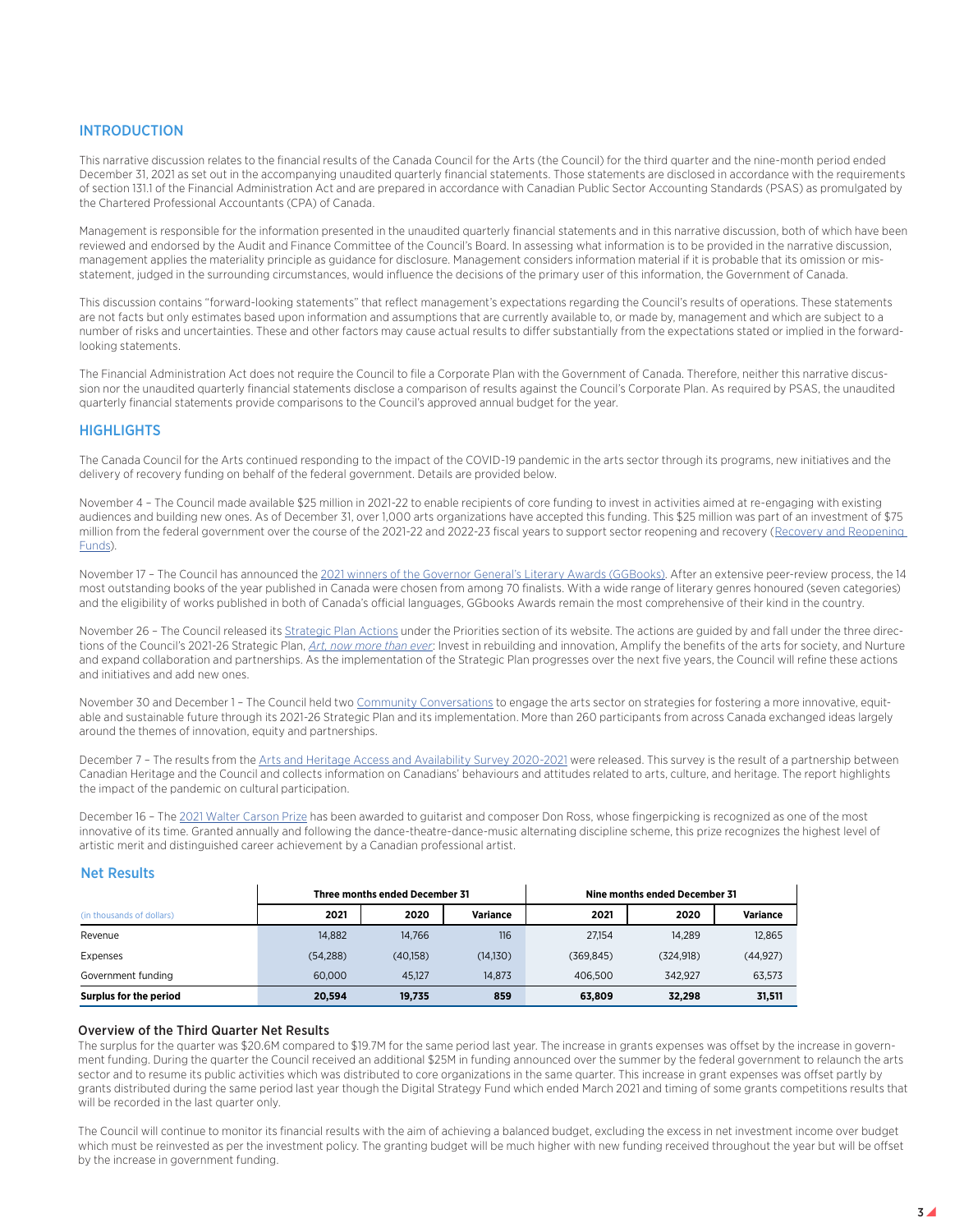# IMPORTANT CHANGES

#### Operational

Council staff continued working remotely without interruption, delivering services to the arts community and holding virtual peer assessment committee meetings.

November 30 - The Council launched the *Strategic Innovation Fund* to support artists and arts organizations to create meaningful change in the arts sector and beyond through innovation. More than \$200 million will be invested over the next five years to build a more resilient, sustainable, connected, inclusive and equitable arts sector. The Fund includes five types of innovation grants consisting of three new funding components (Seed, Cultivate and Grow), and two digital support components (Digital Generator and Digital Greenhouse). The Strategic Innovation Fund will also support partnerships across sectors to help arts organizations find solutions to complex social problems and amplify its reach.

#### Leadership and Governance

November 8 – Régine Cadet joined the Council as the new Director of the Explore and Create Program.

December 13 – The Minister of Canadian Heritage has announced the appointment of Ingrid Leong from Vancouver, British Columbia as a member of the Canada Council for the Arts Board for a term of four years, effective December 13, 2021.

December 17 – The Minister of Canadian Heritage has announced the appointment of Marie Pier Germain from Montreal, Quebec as Vice-Chair of the Canada Council for the Arts Board for a term of four years, effective December 17, 2021.

#### FINANCIAL RESULTS

The following section provides further detail and explanation of financial results presented in the quarterly financial statements:

#### **Revenues**

|                                |        | Three months ended December 31 |                         | Nine months ended December 31 |        |                         |  |  |
|--------------------------------|--------|--------------------------------|-------------------------|-------------------------------|--------|-------------------------|--|--|
| (in thousands of dollars)      | 2021   | 2020                           | Increase/<br>(Decrease) | 2021                          | 2020   | Increase/<br>(Decrease) |  |  |
| Net realized investment income | 14.273 | 13.117                         | 1.156                   | 20.517                        | 11.337 | 9,180                   |  |  |
| Other revenue                  | 609    | 1.649                          | (1,040)                 | 6.637                         | 2.952  | 3,685                   |  |  |
| <b>Total</b>                   | 14,882 | 14.766                         | 116                     | 27,154                        | 14,289 | 12,865                  |  |  |

#### Net realized investment income

Net realized investment income for the quarter was higher by \$1.2M compared to the prior year period. Realized gains were higher than the prior year period by \$1.1M with the sales of assets in the Real Estate and Infrastructure asset classes and the distributed investment income was higher than the prior period by \$3.1M. These increases were offset by a transfer of \$2.7M from externally restricted contributions to deferred revenues due to the timing of the expenses not yet incurred.

The \$9.2M increase for the nine-month comparative period is mainly due to realized losses of \$8.0M recorded last year after the sales of assets in the Canadian and Global equity asset classes. The increase of \$5.7M in distributed income for the cumulative period was offset by a bigger transfer of \$5.4M from externally restricted contributions to deferred revenues compared to the prior year period due to the timing of the expenses of these restricted contributions.

The net realized investment income is now forecasted to be higher then the budget with the distributed income received so far and with the additional expected realized gain of \$19M with the sale of the hedge fund in January 2022. The excess in net investment income is reinvested in the portfolio as per the investment policy and therefore cannot be used to supplement expenses.

#### Other revenue

Other revenues include the cancellation of grants awarded in previous years, donations, and other sources of revenues received. The other revenues for the quarter are lower compared to the same period last year mainly due to a final transfer of \$1.2M received for that period last year from the Departments of Global Affairs Canada and Canadian Heritage for activities related to the 2020 Frankfurt Book Fair.

The cumulative variance of \$3.7M in other revenues is due to a notable increase in grants cancellations of \$4.0M due to adjustments or cancelled events because of COVID-19. Other revenues are expected to be much higher than budgeted and any excess will be returned to the granting budget.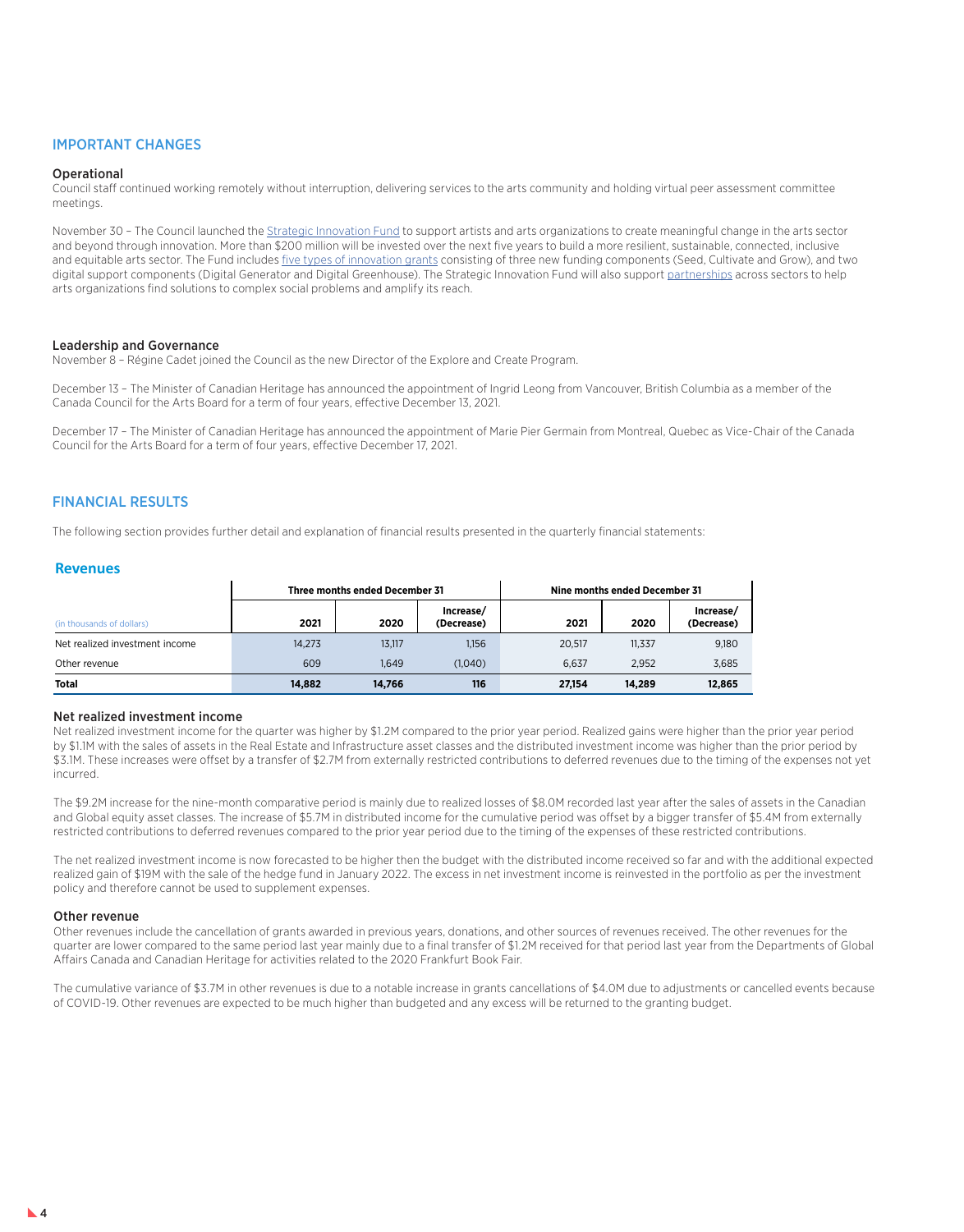#### **Expenses**

|                                    | Three months ended December 31 |        |                         |         | Nine months ended December 31 |                         |
|------------------------------------|--------------------------------|--------|-------------------------|---------|-------------------------------|-------------------------|
| (in thousands of dollars)          | 2021                           | 2020   | Increase/<br>(Decrease) | 2021    | 2020                          | Increase/<br>(Decrease) |
| Grants, author payments and prizes | 42.782                         | 28.351 | 14.431                  | 334.659 | 291.219                       | 43.440                  |
| Transfer program delivery          | 5,209                          | 5,632  | (423)                   | 16,308  | 15.578                        | 730                     |
| Arts community services            | 912                            | 407    | 505                     | 1.459   | 1.590                         | (131)                   |
| Net Art Bank results               | 9                              | 8      |                         | 14      | (62)                          | 76                      |
| Canadian Commission for UNESCO     | 592                            | 660    | (68)                    | 1.319   | 1.590                         | (271)                   |
| General administration             | 4.784                          | 5.100  | (316)                   | 16.086  | 15.003                        | 1,083                   |
| <b>Total</b>                       | 54.288                         | 40.158 | 14.130                  | 369.845 | 324.918                       | 44.927                  |

#### Grants, author payments and prizes

The increase in the third quarter, compared to last year, is mainly due to a combination of elements: the \$25.0M Reopening Fund received in the quarter from the federal government to support events and in-person experiences that was distributed to core organizations, less a \$5.3M recorded as expenses last year for the Digital Strategy Fund and the timing in competitions in various programs. The increase for the cumulative nine-month period is also a combination of elements: the difference in the amounts received over the two fiscal years as emergency support for various initiatives related to COVID-19, less the grants distributed to the Digital Strategy Fund last year and timing of competitions.

The planned annual budget of \$435.3M for grants, author payments and prizes, which included the additional \$116.5M received from the federal government as emergency funding to support arts and live events workers in response to COVID-19, has been revised upwards following the announcement in June 2021 that the Council will be receiving an additional \$25M in 2021-22 and \$50M in 2022-23 to relaunch the arts sector and to resume its public activities and the receipt of an additional \$4.5M to support arts and live events workers in response to COVID-19 in the last quarter. The total granting budget for 2021-22 is now revised to \$467.8M including savings of \$3.0M identified during forecasting exercises.

#### Transfer program delivery

This expense is slightly lower for the quarter compared to the same period last year due to the timing of the peer and advisory committee's meetings. The yearto-date figures shows and increase of \$0.7M which is explained mainly by the increase in salaries and benefits for program staff as per the collective agreement and higher peer and advisory committees' costs with the increase in per diem honorarium which was possible with the savings in travel expenses with having virtual meetings instead of in-person meetings.

#### General Administration

This expense is slightly lower for the quarter compared to the same period last year due to savings in salaries and benefits with some vacant positions. The year-to-date figures shows and increase of \$1.1M which is explained mainly by a planned increase to the professional services fees, information management and amortization expenses related to the Digital Shift Roadmap in modernizing Council's systems and infrastructure and moving to cloud computing and storage. This increase was slightly offset by savings in salaries and benefits with some vacant positions.

#### **Financial Assets**

|                           | December 31 | March 31 | Increase/  |
|---------------------------|-------------|----------|------------|
| (in thousands of dollars) | 2021        | 2021     | (Decrease) |
| Cash                      | 177,270     | 81.065   | 96,205     |
| Accounts receivable       | 3.944       | 2.925    | 1.019      |
| Portfolio investments     | 529.529     | 479,820  | 49.709     |
| <b>Total</b>              | 710,743     | 563,810  | 146,933    |

#### Cash

The increase of \$96.2M in cash is mainly explained by the increase of \$53.0M in grants, author payments and prizes payable which represents the grant commitments made that were not yet paid out as at December 31, 2021, plus the \$63.8M surplus for the nine-month period less \$2.4M of realized gains from disposal of portfolio investments and \$18.1M of reinvested distributed investment income for which no cash was received.

#### Accounts receivables

The increase of \$1.0M in accounts receivables is mainly explained by higher accrued investment income compared to the same period last year and also higher receivables from Art Bank clients explained by the increase in rental revenues of artworks.

#### Portfolio investments

The total market value of the portfolio as at December 31, 2021, was \$529.5M, of which \$126.2M was externally restricted. This represents an increase of \$49.7M in the market value since March 31, 2021, and an increase of \$53.4M since December 31, 2020.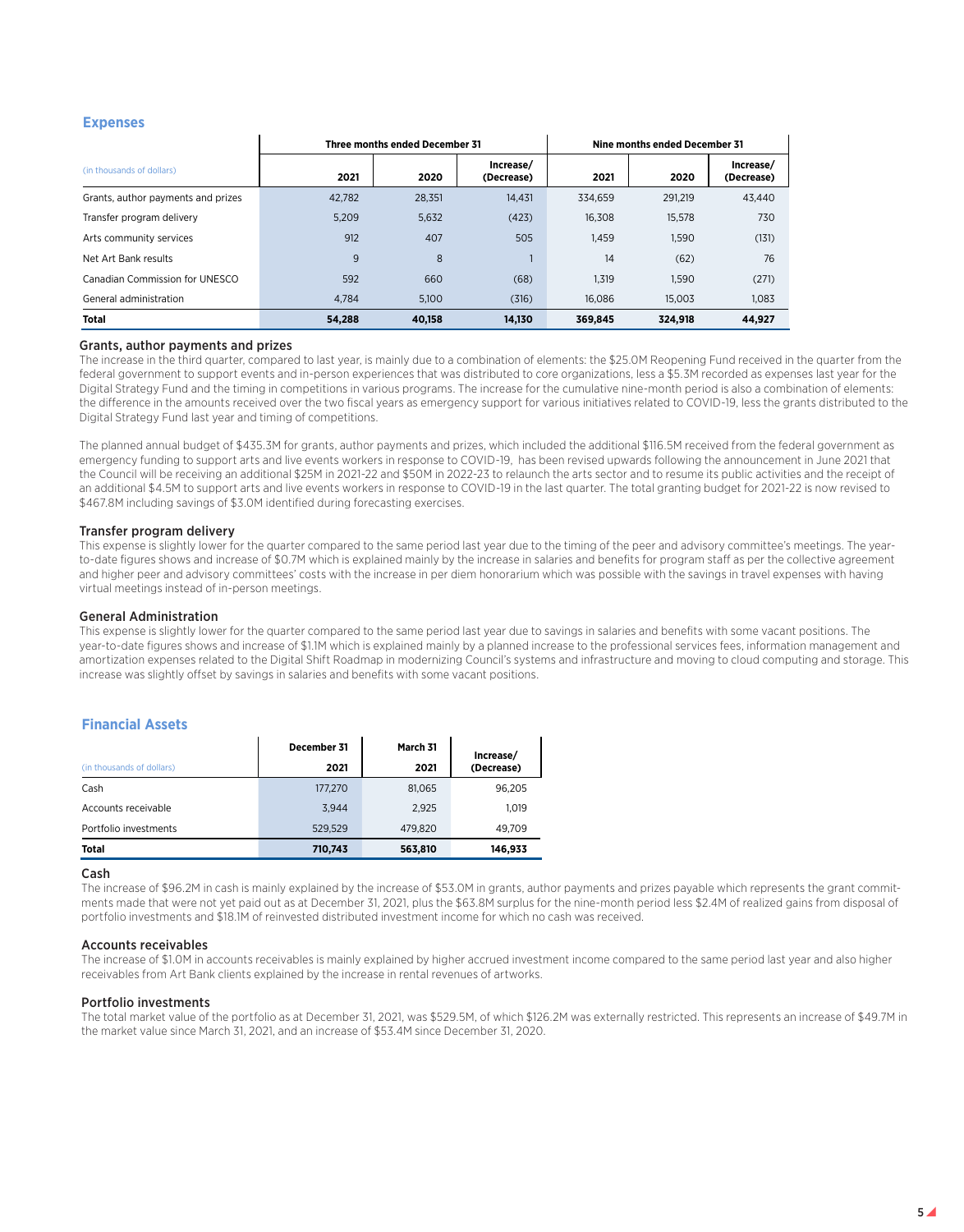

The total fund generated an absolute positive return of 3.95% for the quarter, underperforming the benchmark return by 0.7%. The Canadian and Global Equity categories were the main detractors posting returns of 5.1% and 6.0% compared to their respective benchmark of 6.5% and 6.4%.

The total fund one-year return was 12.4% for December 2021, outperforming the benchmark by 1.0%. All asset classes generated positive results for the oneyear return, except for Fixed Income. The Global and Canadian Equity asset classes, representing 60% of the portfolio, posted strong returns of 20.3% and 17.7% respectively.

#### **Liabilities**

|                                            | December 31 | March 31 | Increase/  |
|--------------------------------------------|-------------|----------|------------|
| (in thousands of dollars)                  | 2021        | 2021     | (Decrease) |
| Grants, author payments and prizes payable | 172.544     | 119.590  | 52.954     |
| Accounts payable and accrued liabilities   | 4.091       | 5.565    | (1,474)    |
| Deferred revenues                          | 5,236       | 6.506    | (1,270)    |
| Employee future benefits                   | 5.627       | 5.155    | 472        |
| Externally restricted contributions        | 82.681      | 71.273   | 11.408     |
| Total                                      | 270.179     | 208.089  | 62,090     |

#### Grants, author payments and prizes payable

The increase of \$53.0M in comparison to the value as at March 31, 2021 arises from an increase in overall funding as well as the timing of payments schedules.

#### Accounts payable and accrued liabilities

The decrease of \$1.5M in comparison to the value as at March 31, 2021 is due to a reduction in commercial invoices due to the timing of the payment schedule.

#### Externally restricted contributions

The increase of \$11.4M in comparison to the value as at March 31, 2021 arises mainly from the externally restricted net proportionate share of the market value increase of the portfolio investments since the beginning of the fiscal year.

#### **Non-Financial Assets**

|                           | December 31 | March 31 | Increase/  |
|---------------------------|-------------|----------|------------|
| (in thousands of dollars) | 2021        | 2021     | (Decrease) |
| Tangible capital assets   | 13,609      | 13,078   | 531        |
| Art Bank assets           | 19,327      | 19.466   | (139)      |
| Musical instruments       |             |          |            |
| Prepaid expenses          | 403         | 774      | (371)      |
| Total                     | 33,340      | 33,319   | 21         |

### Tangible capital assets

The net increase of \$0.5M in comparison to the value as at March 31, 2021 is attributable to continuous investments made as part of the Council's Digital Shift Roadmap to modernize both its technology infrastructure and its systems.

#### Art Bank assets

The Council owns over 17,155 works of contemporary Canadian art within its Art Bank collection. At December 31, 2021 the appraised value of the Art Bank assets was approximately \$73.2M. The Council insures its Art Bank assets based on its assessment of risk.

#### Musical instruments

The Council operates a Musical Instrument Bank and it currently owns a fine cello bow and nine prestigious musical instruments. In addition, the Council manages fourteen instruments on loan. The appraised value of its musical instruments as at December 31, 2021 was US \$46.2M. These are included on the Statement of Financial Position at a nominal value. The Council insures the musical instruments at their appraised value, in US dollars.

#### Prepaid expenses

The net decrease of \$0.4M in comparison to the value as at March 31, 2021 is attributable to prepaid contracts with Microsoft Azure for cloud storage and with Unit4 for licences for 2021-22 which were paid in March 2021.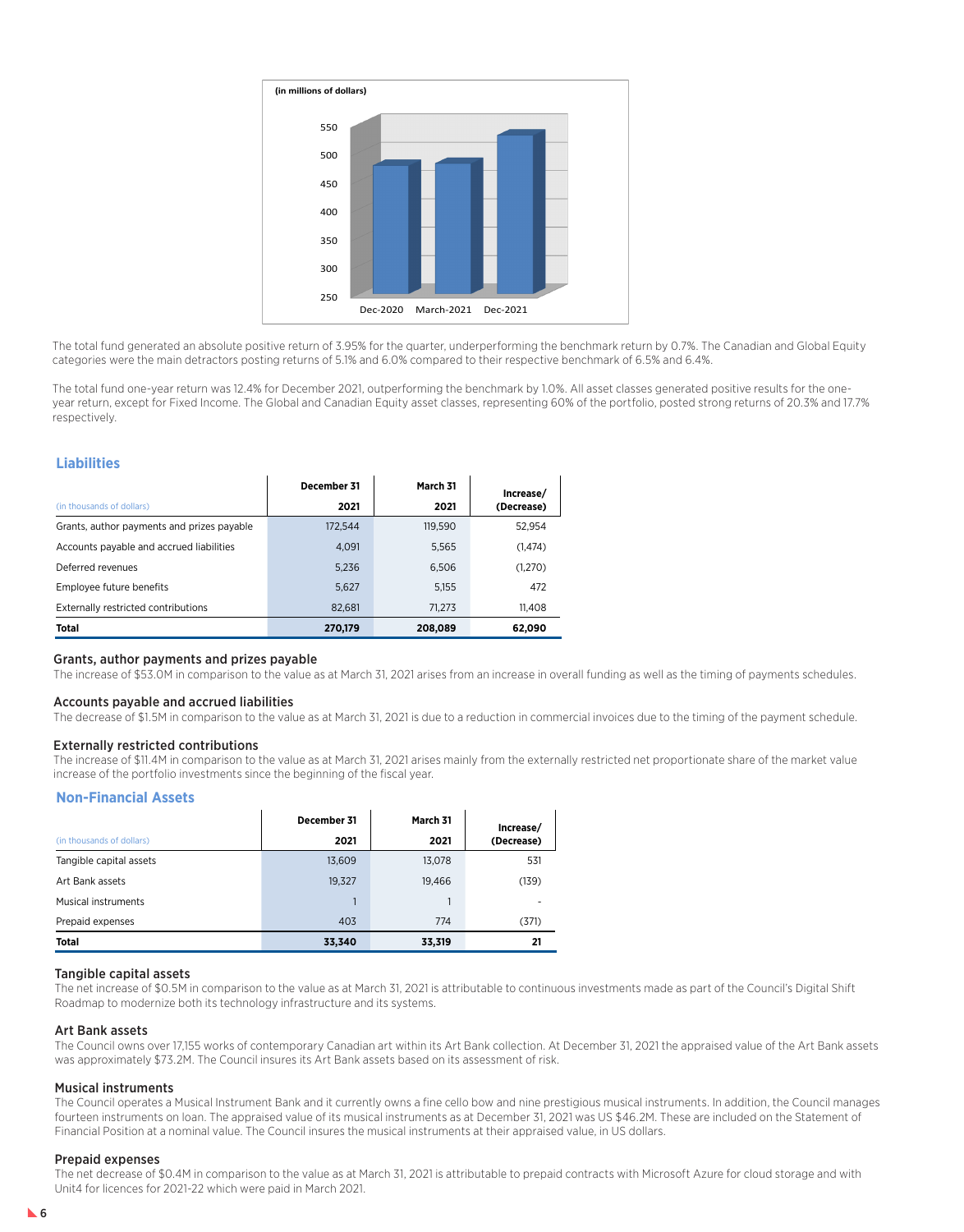# RISK MANAGEMENT

Effective risk management is fundamental to the success of the Council in fulfilling its mandate. The Council continues to develop a strong risk management culture where risk management is a responsibility shared by all of its employees. The primary goal of enterprise risk management is to ensure that the outcomes of risk-taking activities are consistent with the Council's plans, strategies and risk appetite.

The Council's existing risk management framework consists of four key elements:

- risk governance:
- risk appetite:
- risk profile, assessment and mitigation; and,
- financial risk mitigation.

#### Risk Governance

The Council's risk management governance begins with oversight by its Board, either directly or through its committees, to ensure that decision-making is aligned with strategies and risk appetite. The Board receives regular updates on the Council's key risks regarding its risk profile and related mitigation, financial performance and performance of the investment portfolio. The Council's executive management is responsible for risk management under the direct oversight of the Board.

#### Risk Appetite

The Council follows a prudent risk-taking approach in managing its activities. It defines prudent risks as those seen to contribute to the organization's capacity to better deliver its mandate within a range of consequences that are well understood and appropriately mitigated. It manages risk within the constraints of its mandate, values, organizational culture, and both its public and internal commitments. The Council's full Risk Appetite Statement is disclosed in the 2021 Annual Financial Statements.

#### Risk Profile

Using the Council's risk appetite as key context, the risk profile is reviewed and updated on an annual basis. All identified risks were ranked based on likelihood and potential impact on the Council's operations with a focus on potential operational, financial, and reputational dimensions. The corporate risk profile highlighting the top risk areas and their mitigation strategies was presented to the Board in October 2020.

The risk mitigation strategies and related activities are monitored on an ongoing basis by assigned members of the executive management to reduce the risk exposure. Regular updates on these risks are provided to the Audit and Finance Committee to ensure continuous oversight and the effectiveness of the mitigation strategies that have been put in place.

#### Financial Risk

The Council is exposed to a variety of financial risks as a result of its activities. These include credit risk, liquidity risk and market risk. Credit risk refers to the risk that a counterparty will default on its contractual obligations resulting in financial loss to the Council. A significant portion of the Council's receivables are normally deposited within 30-60 days after quarter-end and as such the related credit risk is very low. Liquidity risk is the risk that Council will not be able to meet its financial obligations as they fall due. The Council currently receives most of its revenues by way of Parliamentary appropriations drawn down monthly. That revenue is invested in a preferred rate account at a financial institution until it is required. The Council's investment activities are primarily exposed to price risk, interest rate risk and currency risk. The directive to the Council's investment managers is to manage the Council's market risks on a daily basis in accordance with the Council's policies. Overall market positions are monitored quarterly by the Investment Committee and the Board.

## USE OF PARLIAMENTARY APPROPRIATION

The following information is intended to supplement that provided elsewhere in this discussion regarding the Council's use of its Parliamentary appropriation.

The Council receives its main funding through an appropriation voted by Parliament. The Council records the Parliamentary appropriation received in the period as revenue in the Statement of Operations or as Deferred Parliamentary appropriations to the extent they relate to the months following the period end. The Council submits a monthly cash flow analysis to the Department of Canadian Heritage to justify its monthly drawdown cash requirements. The cash-flow requirements may not necessarily match the timing of expenses reported in the Statement of Operations. The monthly drawdown is invested in a short-term pooled fund managed by a professional investment manager or in a preferred rate account at a financial institution from which the Council draws its daily cash requirements.

The Parliamentary appropriations approved and received by the Council for the nine months ended December 31 were as follows:

|                                                                                                                          | December 31 |           |  |  |  |
|--------------------------------------------------------------------------------------------------------------------------|-------------|-----------|--|--|--|
| (in thousands of dollars)                                                                                                | 2021        | 2020      |  |  |  |
| Approved annual operating funding                                                                                        |             |           |  |  |  |
| Vote 1 - Operating costs                                                                                                 | 364.062     | 362.644   |  |  |  |
| Statutory Vote - COVID-19 Emergency                                                                                      |             | 62.800    |  |  |  |
| Supplementary Estimates (A)                                                                                              | 116.500     | 127       |  |  |  |
| Supplementary Estimates (B)                                                                                              | 25,000      |           |  |  |  |
|                                                                                                                          | 505.562     | 425.571   |  |  |  |
| Parliamentary appropriations for operating expenses recorded in the Statement of<br>Operations for the nine-month period | (406.500)   | (342.927) |  |  |  |
| Balance of operating funding to be received                                                                              | 99,062      | 82.644    |  |  |  |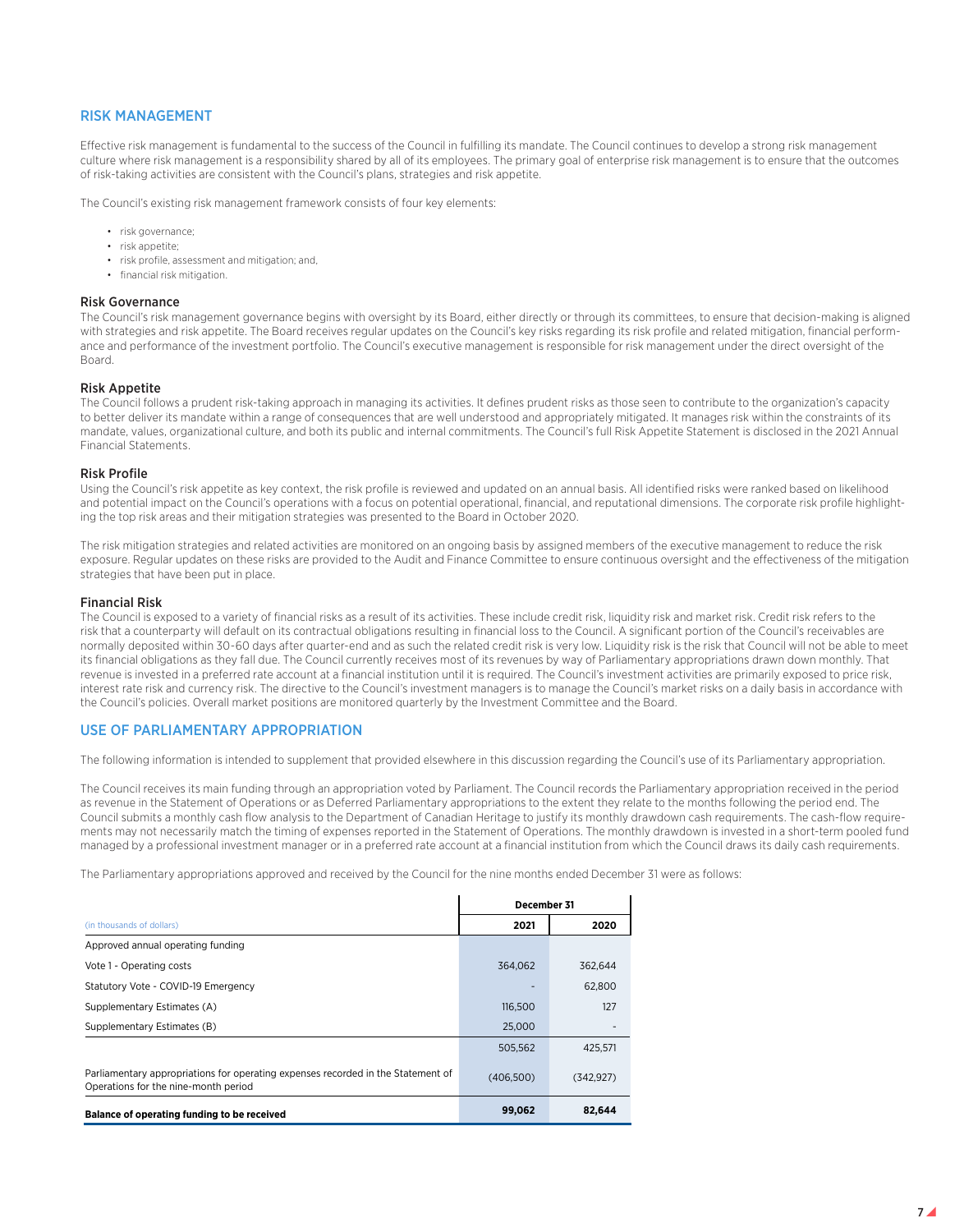

Canada Council Conseil des arts for the Arts du Canada

# **Quarterly**

# Financial Statements

# Unaudited

These financial statements for the quarter ended December 31, 2021 have not been audited or reviewed by our Auditor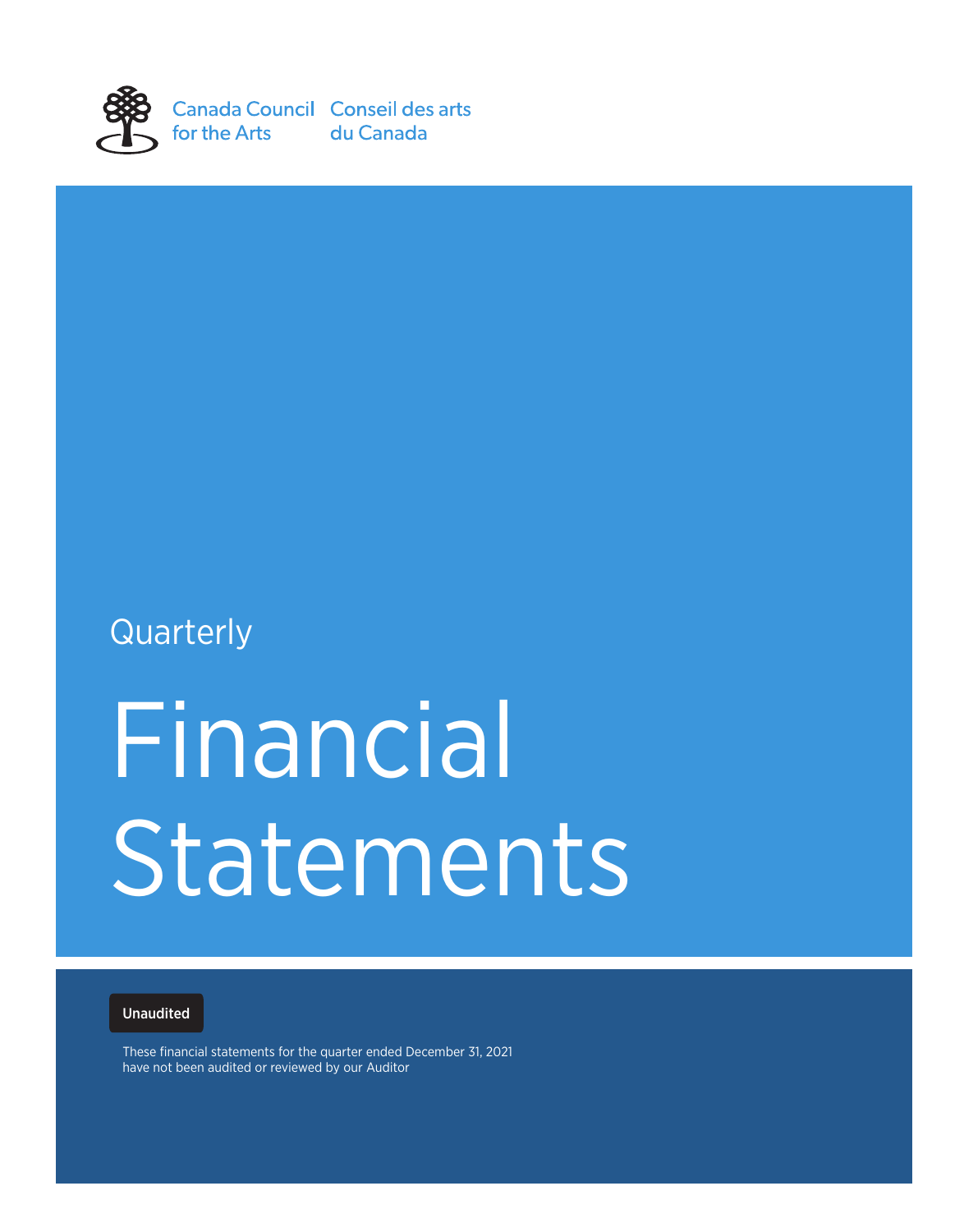# **Management's Responsibility for Financial Reporting**

Management is responsible for the preparation and fair presentation of these quarterly financial statements in accordance with the Treasury Board of Canada's Directive on Accounting Standards: GC 5200 Crown Corporations Quarterly Financial Reports, and for such internal controls as management determines are necessary to enable the preparation of quarterly financial statements that are free from material misstatement. Management is also responsible for ensuring all other information in this quarterly financial report is consistent, where appropriate, with the quarterly financial statements.

Based on our knowledge, these unaudited quarterly financial statements present fairly, in all material respects, the financial position, results of operations and cash flows of the corporation, as at the date of and for the periods presented in the quarterly financial statements.

February 28, 2022

mm / Smull

Simon Brault, O.C., O.Q., FCPA, FCGA Director and Chief Executive Officer

Jania Kingpoing

Tania Kingsberry, CPA, CA Chief Financial Officer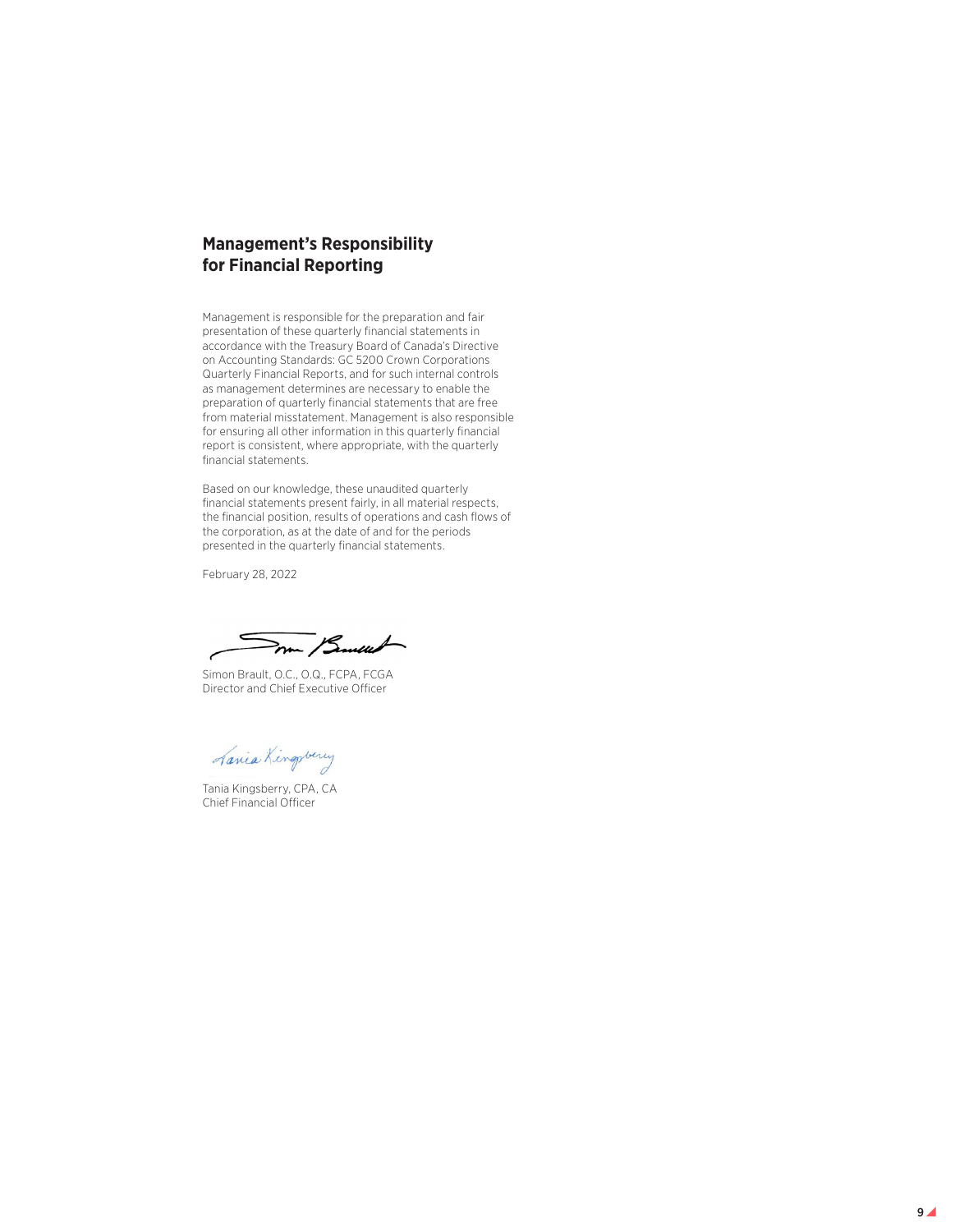# **Statement of Financial Position**

| (Unaudited)                                                      | December 31           | March 31                |
|------------------------------------------------------------------|-----------------------|-------------------------|
| (in thousands of dollars)                                        | 2021                  | 2021                    |
| <b>FINANCIAL ASSETS</b>                                          |                       |                         |
| Cash                                                             | 177,270<br>$\sqrt{2}$ | $\frac{1}{2}$<br>81,065 |
| Accounts receivable                                              | 3,944                 | 2,925                   |
| Portfolio investments (Note 3)                                   | 529,529               | 479,820                 |
| <b>Total financial assets</b>                                    | 710,743               | 563,810                 |
| <b>LIABILITIES</b>                                               |                       |                         |
| Grants, author payments and prizes payable                       | 172,544               | 119,590                 |
| Accounts payable and accrued liabilities                         | 4,091                 | 5,565                   |
| Deferred revenues                                                | 5,236                 | 6,506                   |
| Employee future benefits                                         | 5,627                 | 5,155                   |
| Deferred revenues - Externally restricted contributions (Note 5) | 82,681                | 71,273                  |
| <b>Total liabilities</b>                                         | 270,179               | 208,089                 |
| <b>NET FINANCIAL ASSETS</b>                                      | 440,564               | 355,721                 |
| <b>NON-FINANCIAL ASSETS</b>                                      |                       |                         |
| Tangible capital assets                                          | 13,609                | 13,078                  |
| Art Bank assets                                                  | 19,327                | 19,466                  |
| Musical instruments                                              | $\overline{1}$        |                         |
| Prepaid expenses                                                 | 403                   | 774                     |
| <b>Total non-financial assets</b>                                | 33,340                | 33,319                  |
| <b>ACCUMULATED SURPLUS (Note 6)</b>                              | \$<br>473,904         | \$<br>389,040           |
| Accumulated surplus is comprised of:                             |                       |                         |
| Accumulated surplus from operations                              | 407,057               | 343,248                 |
| Accumulated remeasurement gains (losses)                         | 66,847                | 45,792                  |
| <b>ACCUMULATED SURPLUS</b>                                       | \$<br>473,904         | 389,040<br>\$           |

The accompanying notes and schedules form an integral part of the financial statements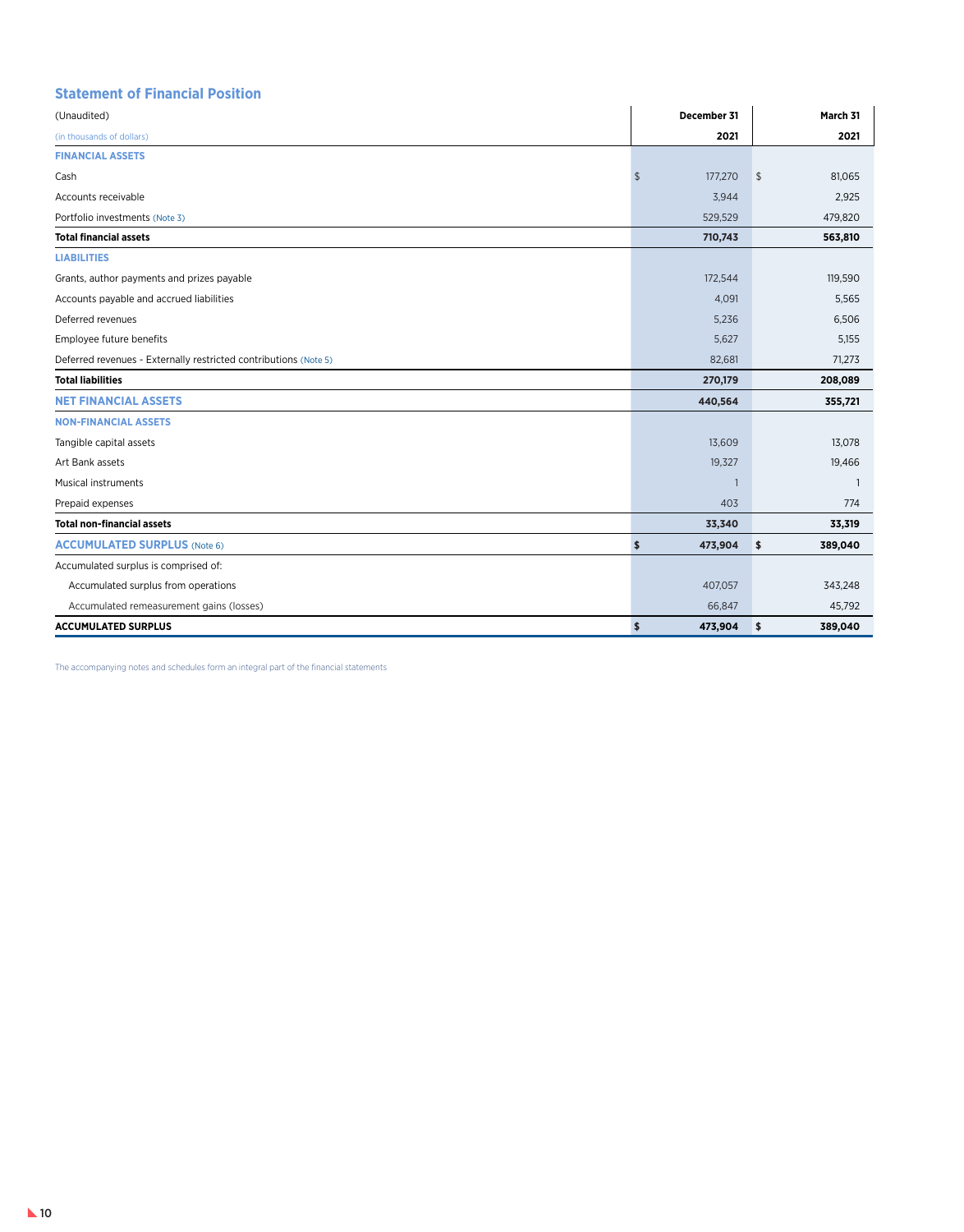# **Statement of Operations**

| (Unaudited)                                                                |                      | <b>Yearly Budget</b><br>Three months ended December 31 |                         | Nine months ended December 31 |               |  |  |
|----------------------------------------------------------------------------|----------------------|--------------------------------------------------------|-------------------------|-------------------------------|---------------|--|--|
| (in thousands of dollars)                                                  | 2021-2022            | 2021                                                   | 2020                    | 2021                          | 2020          |  |  |
| <b>Revenue</b>                                                             |                      |                                                        |                         |                               |               |  |  |
| Net realized investment income (Note 7)                                    | $\sqrt{2}$<br>12,245 | 14,273<br>\$                                           | $\sqrt[6]{2}$<br>13,117 | 20,517<br>$\sqrt{2}$          | \$<br>11,337  |  |  |
| Other revenue                                                              | 1,992                | 609                                                    | 1,649                   | 6,637                         | 2,952         |  |  |
| <b>Total revenue</b>                                                       | 14,237               | 14,882                                                 | 14,766                  | 27,154                        | 14,289        |  |  |
| <b>Expenses</b>                                                            |                      |                                                        |                         |                               |               |  |  |
| <b>Transfer Programs</b>                                                   |                      |                                                        |                         |                               |               |  |  |
| Grants, author payments and prizes                                         | 435,293              | 42,782                                                 | 28,351                  | 334,659                       | 291,219       |  |  |
| Transfer program delivery                                                  | 24.788               | 5,209                                                  | 5,632                   | 16,308                        | 15,578        |  |  |
| Arts community services                                                    | 10,327               | 912                                                    | 407                     | 1,459                         | 1,590         |  |  |
|                                                                            | 470,408              | 48,903                                                 | 34,390                  | 352,426                       | 308,387       |  |  |
| Net Art Bank results (Note 8)                                              | 300                  | 9                                                      | 8                       | 14                            | (62)          |  |  |
| Canadian Commission for UNESCO (Note 9)                                    | 2,581                | 592                                                    | 660                     | 1,319                         | 1,590         |  |  |
| General administration                                                     | 21,487               | 4,784                                                  | 5,100                   | 16,086                        | 15,003        |  |  |
| <b>Total expenses</b>                                                      | 494,776              | 54,288                                                 | 40,158                  | 369,845                       | 324,918       |  |  |
| Deficit from operations before Parliamentary appropriations for the period | (480, 539)           | (39, 406)                                              | (25, 392)               | (342, 691)                    | (310, 629)    |  |  |
| Parliamentary appropriations                                               | 480,562              | 60,000                                                 | 45,127                  | 406,500                       | 342,927       |  |  |
| SURPLUS FROM OPERATIONS FOR THE PERIOD                                     | 23                   | 20,594                                                 | 19,735                  | 63,809                        | 32,298        |  |  |
| ACCUMULATED SURPLUS FROM OPERATIONS, BEGINNING OF PERIOD                   | 343,248              | 386,463                                                | 336,031                 | 343,248                       | 323,468       |  |  |
| ACCUMULATED SURPLUS FROM OPERATIONS, END OF PERIOD                         | \$<br>343,271        | 407,057<br>\$                                          | \$<br>355,766           | $\mathbf{s}$<br>407,057       | \$<br>355,766 |  |  |

# **Statement of Remeasurement Gains and Losses**

| (Unaudited)                                                   | Three months ended December 31 |        |  | Nine months ended December 31 |  |        |  |        |
|---------------------------------------------------------------|--------------------------------|--------|--|-------------------------------|--|--------|--|--------|
| (in thousands of dollars)                                     |                                | 2021   |  | 2020                          |  | 2021   |  | 2020   |
| ACCUMULATED REMEASUREMENT GAINS (LOSSES). BEGINNING OF PERIOD |                                | 61.620 |  | 48.276                        |  | 45.792 |  | (32)   |
| Unrealized gains attributable to:                             |                                |        |  |                               |  |        |  |        |
| Portfolio investments                                         |                                | 5.372  |  | 18.830                        |  | 21.540 |  | 61.144 |
| <b>Amounts reclassified to the Statement of Operations:</b>   |                                |        |  |                               |  |        |  |        |
| Portfolio investments                                         |                                | (145)  |  | (3,603)                       |  | (485)  |  | 2,391  |
| NET REMEASUREMENT GAINS FOR THE PERIOD                        |                                | 5.227  |  | 15.227                        |  | 21.055 |  | 63,535 |
| ACCUMULATED REMEASUREMENT GAINS, END OF PERIOD                |                                | 66,847 |  | 63,503                        |  | 66,847 |  | 63,503 |

The accompanying notes and schedules form an integral part of the financial statements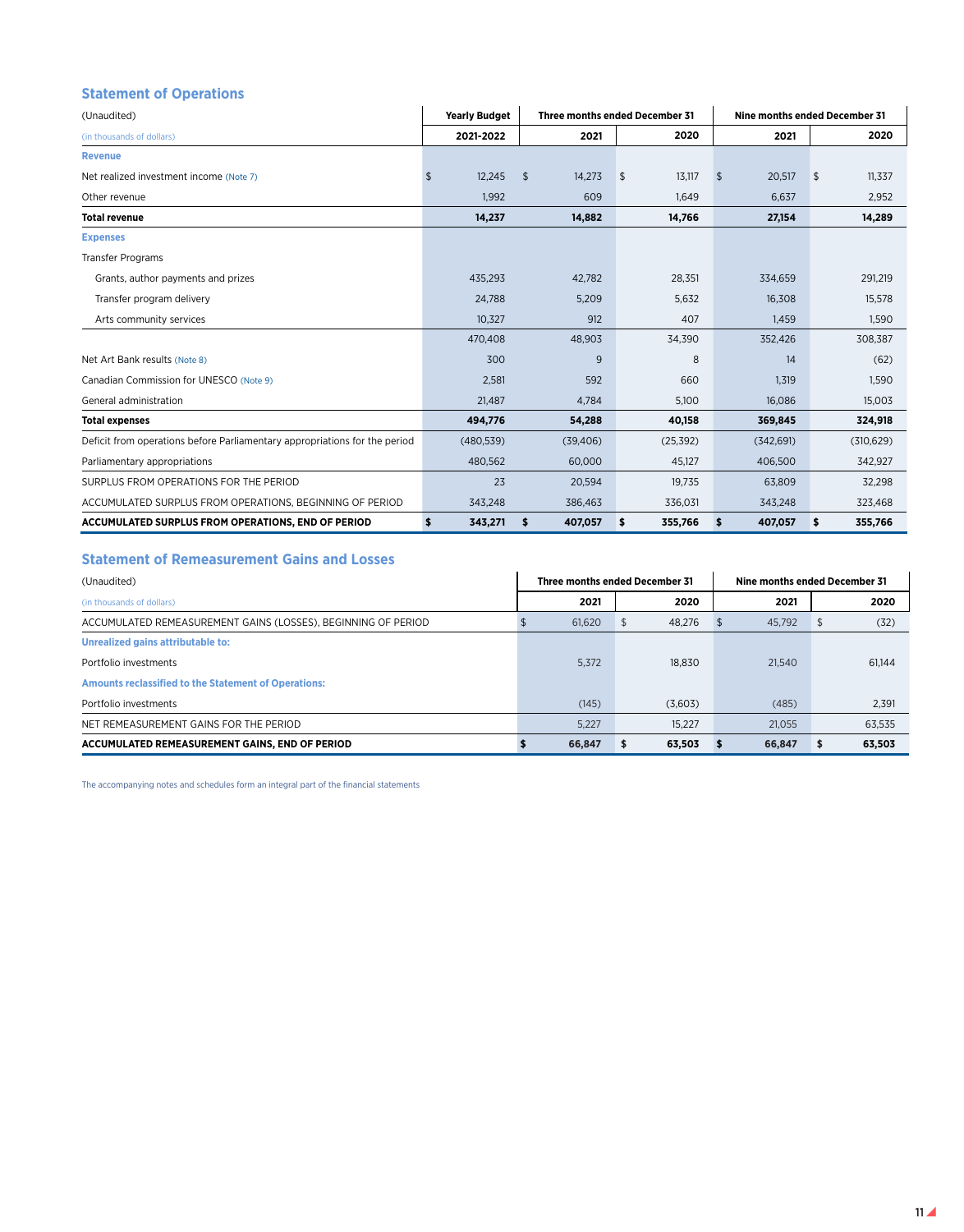# **Statement of Change in Net Financial Assets**

| (Unaudited)                               |                          | Three months ended December 31 | Nine months ended December 31 |               |  |  |
|-------------------------------------------|--------------------------|--------------------------------|-------------------------------|---------------|--|--|
| (in thousands of dollars)                 | 2021                     | 2020                           | 2021                          | 2020          |  |  |
|                                           |                          |                                |                               |               |  |  |
| SURPLUS FROM OPERATIONS FOR THE PERIOD    | 20,594<br>\$             | 19,735<br>\$                   | 63,809<br>\$                  | 32,298<br>\$  |  |  |
| Acquisition of tangible capital assets    | (832)                    | (771)                          | (2,505)                       | (2,456)       |  |  |
| Amortization of tangible capital assets   | 657                      | 561                            | 1,974                         | 1,683         |  |  |
| Disposal/Donation of Art Bank assets      | $\overline{\phantom{a}}$ | $\overline{\phantom{a}}$       | 139                           |               |  |  |
|                                           | (175)                    | (210)                          | (392)                         | (773)         |  |  |
| Acquisition of prepaid expenses           | (120)                    | (124)                          | (562)                         | (421)         |  |  |
| Use of prepaid expenses                   | 36                       | 4                              | 933                           | 697           |  |  |
|                                           | (84)                     | (120)                          | 371                           | 276           |  |  |
| Net remeasurement gains                   | 5,227                    | 15,227                         | 21,055                        | 63,535        |  |  |
| INCREASE IN NET FINANCIAL ASSETS          | 25,562                   | 34,632                         | 84,843                        | 95,336        |  |  |
| NET FINANCIAL ASSETS, BEGINNING OF PERIOD | 415,002                  | 352,480                        | 355,721                       | 291,776       |  |  |
| NET FINANCIAL ASSETS, END OF PERIOD       | 440,564<br>s             | 387,112<br>5                   | 440,564<br>5                  | 387,112<br>\$ |  |  |

#### **Statement of Cash Flow**

| (Unaudited)                                                                                                                  | Three months ended December 31 |              |                | Nine months ended December 31 |              |  |
|------------------------------------------------------------------------------------------------------------------------------|--------------------------------|--------------|----------------|-------------------------------|--------------|--|
| (in thousands of dollars)                                                                                                    | 2021                           | 2020         |                | 2021                          | 2020         |  |
| <b>Operating Transactions</b>                                                                                                |                                |              |                |                               |              |  |
| Surplus from operations for the period                                                                                       | \$<br>20,594                   | \$<br>19.735 | $\mathfrak{S}$ | 63,809                        | \$<br>32.298 |  |
| (Gains) losses from disposal of portfolio investments (Note 7)                                                               | (2,055)                        | (913)        |                | (2,430)                       | 7,128        |  |
| Dividend and other distributed income - reinvested (Note 7)                                                                  | (13,060)                       | (7,165)      |                | (18,069)                      | (9,803)      |  |
| Amortization of tangible capital assets                                                                                      | 657                            | 561          |                | 1.974                         | 1,683        |  |
| Disposal/Donation of Art Bank assets                                                                                         |                                |              |                | 139                           |              |  |
| (Increase) decrease in prepaid expenses                                                                                      | (84)                           | (120)        |                | 371                           | 276          |  |
| Increase in employee future benefits                                                                                         | 157                            | 168          |                | 472                           | 476          |  |
| Income transferred to (from) Deferred revenues - Externally restricted contributions from (to)<br>investment income (Note 5) | 3,557                          | 859          |                | 4,834                         | (577)        |  |
| Net change in other non-cash items (Note 10)                                                                                 | (44, 674)                      | (10, 456)    |                | 49.191                        | 45,267       |  |
| Cash (used) provided by operating activities                                                                                 | (34,908)                       | 2,669        |                | 100,291                       | 76,748       |  |
| <b>Capital Transactions</b>                                                                                                  |                                |              |                |                               |              |  |
| Cash used to acquire tangible capital and Art Bank assets                                                                    | (832)                          | (771)        |                | (2,505)                       | (2, 456)     |  |
| <b>Investing Transactions</b>                                                                                                |                                |              |                |                               |              |  |
| Acquisition of portfolio investments                                                                                         | (38, 344)                      | (3,202)      |                | (41,511)                      | (59, 947)    |  |
| Disposal of portfolio investments                                                                                            | 38,839                         | 3,754        |                | 39,930                        | 60,018       |  |
| Cash used by investing activities                                                                                            | 495                            | 552          |                | (1,581)                       | 71           |  |
| NET INCREASE (DECREASE) IN CASH                                                                                              | (35, 245)                      | 2,450        |                | 96,205                        | 74,363       |  |
| CASH, BEGINNING OF PERIOD                                                                                                    | 212,515                        | 93,537       |                | 81,065                        | 21,624       |  |
| <b>CASH, END OF PERIOD</b>                                                                                                   | \$<br>177,270                  | \$<br>95,987 | \$             | 177,270                       | \$<br>95,987 |  |

The accompanying notes and schedules form an integral part of the financial statements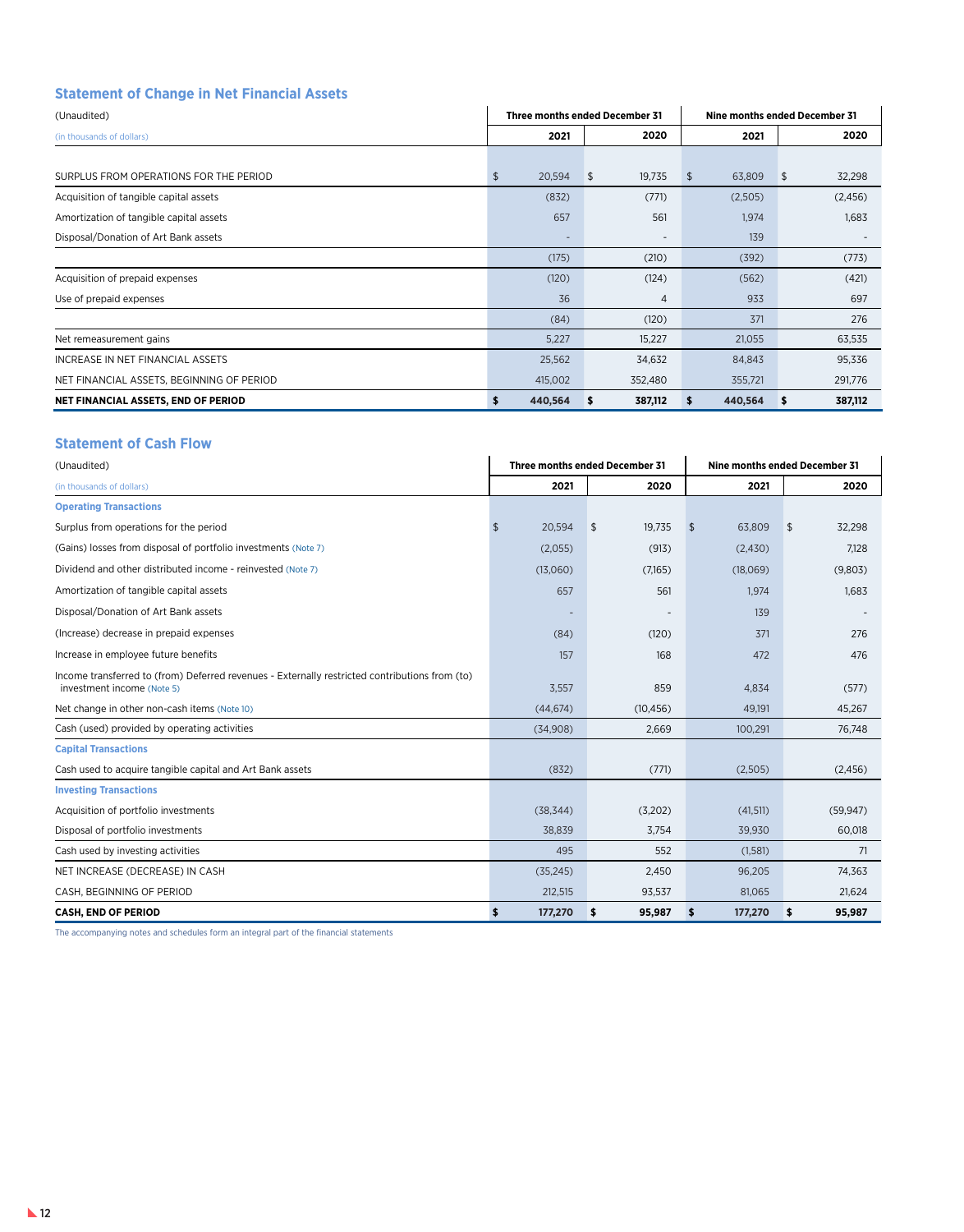# **Notes to the Financial Statements For the period ended December 31, 2021 (Unaudited)**

# **1. AUTHORITY, MANDATE AND ACTIVITIES**

The Canada Council for the Arts (the "Council"), established by the *Canada Council Act* in 1957 and subsequently amended in 2001 by Bill C-40 to the *Canada Council for the Arts Act*, is not an agent of Her Majesty and is deemed to be a registered charity for the purposes of the *Income Tax Act*. In accordance with section 85(1.1) of the *Financial Administration Act*, the Council is exempt from Divisions I to IV of Part X of this Act, except for sections 89.8 to 89.92, of Division I, subsection 105(2) and sections 113.1 and 119 of Division II, sections 131 to 148 of Division III and section 154.01 of Division IV. The Council is a Crown corporation whose objectives are to foster and promote the study and enjoyment of, and the production of works in, the arts.

The Council achieves its objectives primarily through grant programs to professional Canadian artists and arts organizations. The Council incurs administration and services expenses in the delivery of programs. Transfer Program delivery expenses represent the direct costs of program delivery. Arts community services expenses represent costs incurred for non-grant activities in fulfillment of the Council's mandate. General administration costs represent the costs related to corporate management, communications, human resources, information management, finance, accommodation and amortization.

The Canadian Commission for UNESCO (CCUNESCO) was established by the Canada Council pursuant to a 1957 Order in Council. The CCUNESCO acts as a forum for governments and civil society to mobilize the participation of Canadians in UNESCO's mandated areas of education, natural and social sciences, and culture, communication and information. The Secretariat for the CCUNESCO is provided by the Canada Council and led by a Secretary General who reports directly to the Director and Chief Executive Officer.

## **2. SIGNIFICANT ACCOUNTING POLICIES**

#### Basis of accounting

These unaudited interim financial statements have been prepared in accordance with Canadian public sector accounting standards (PSAS) as promulgated by the Chartered Professional Accountants (CPA) of Canada.

#### Basis of preparation

These interim financial statements are intended to provide an update on the latest complete set of audited annual financial statements for the year ended March 31, 2021. Accordingly, they should be read in conjunction with the audited annual financial statements. The interim financial statements are unaudited for all periods presented. The accounting policies used in the preparation of these interim condensed financial statements are consistent with those disclosed in the Council's last audited annual financial statements.

#### Measurement uncertainty

The preparation of financial statements in accordance with Canadian PSAS requires management to make estimates and assumptions that affect the reported amounts of assets and liabilities at the financial statement date and the reported amounts of revenues and expenses during the reporting period. Employee future benefits, the estimated useful lives of tangible capital assets, the residual and appraised value of the Art Bank assets, and the fair value of financial instruments are the most significant items where estimates are used. Actual results could differ from those estimated.

#### Budgeted figures

Budgeted figures have been provided for comparison purposes and have been approved by the Board.

# **3. PORTFOLIO INVESTMENTS**

|                                    |         |                             | December 31, 2021          |                   |                          |         | March 31, 2021    |                          |
|------------------------------------|---------|-----------------------------|----------------------------|-------------------|--------------------------|---------|-------------------|--------------------------|
|                                    | Cost    | <b>Unrealized</b><br>losses | <b>Unrealized</b><br>gains | <b>Fair value</b> |                          | Cost    | <b>Fair value</b> |                          |
| (in thousands of dollars)          | \$      | \$                          | \$                         | \$                | %                        | \$      | \$                | $\%$                     |
| <b>Canada Council Endowment</b>    |         |                             |                            |                   |                          |         |                   |                          |
| and Special Funds                  |         |                             |                            |                   |                          |         |                   |                          |
| Pooled funds                       |         |                             |                            |                   |                          |         |                   |                          |
| Canadian Equity                    | 47,658  | $\overline{\phantom{a}}$    | 15,770                     | 63,428            | 14                       | 43,853  | 56,904            | 14                       |
| <b>Global Equity</b>               | 173,942 | 2,261                       | 36,857                     | 208,538           | 48                       | 163,732 | 182,055           | 46                       |
| Fixed income                       | 60,773  | 405                         | 153                        | 60,521            | 14                       | 87,460  | 87,523            | 22                       |
| Alternatives                       | 20,630  | $\overline{\phantom{a}}$    | 14,791                     | 35,421            | 8                        | 20,630  | 33,986            | 9                        |
| Money market                       | 30,494  | 608                         |                            | 29,886            | $\overline{7}$           |         |                   |                          |
| Real estate                        | 7,293   | $\overline{\phantom{a}}$    | 1,718                      | 9,011             | 2                        | 7,557   | 8,640             | 2                        |
| Infrastructure                     | 23,743  | 221                         | 7,205                      | 30,727            | $7\overline{ }$          | 22,708  | 26,943            | $\overline{7}$           |
| Cash                               | 941     | $\overline{a}$              |                            | 941               | $\overline{\phantom{a}}$ | 937     | 937               | $\overline{\phantom{a}}$ |
|                                    | 365,474 | 3,495                       | 76,494                     | 438,473           | 100                      | 346,877 | 396,988           | 100                      |
| <b>Killam Fund</b>                 |         |                             |                            |                   |                          |         |                   |                          |
| Pooled funds                       |         |                             |                            |                   |                          |         |                   |                          |
| Canadian Equity                    | 10,188  |                             | 2,275                      | 12,463            | 14                       | 9,419   | 11,205            | 14                       |
| <b>Global Equity</b>               | 36,640  | 467                         | 7,568                      | 43,741            | 48                       | 34,500  | 38,183            | 46                       |
| Fixed income                       | 12,097  | 87                          | 40                         | 12,050            | 13                       | 17,790  | 17,795            | 21                       |
| Alternatives                       | 5,298   | $\overline{\phantom{a}}$    | 3,790                      | 9,088             | 10 <sup>°</sup>          | 5,298   | 8,720             | 10 <sup>°</sup>          |
| Money market                       | 6,280   | 125                         |                            | 6,155             | $\overline{7}$           |         |                   |                          |
| Real estate                        | 1,873   | $\overline{\phantom{a}}$    | 435                        | 2,308             | $\overline{2}$           | 1,939   | 2,213             | 3                        |
| Infrastructure                     | 3,823   | 56                          | 1,484                      | 5,251             | 6                        | 3,769   | 4,716             | 6                        |
|                                    | 76.199  | 735                         | 15,592                     | 91,056            | 100                      | 72,715  | 82,832            | 100                      |
| <b>Total portfolio investments</b> | 441,673 | 4,230                       | 92,086                     | 529,529           |                          | 419,592 | 479,820           |                          |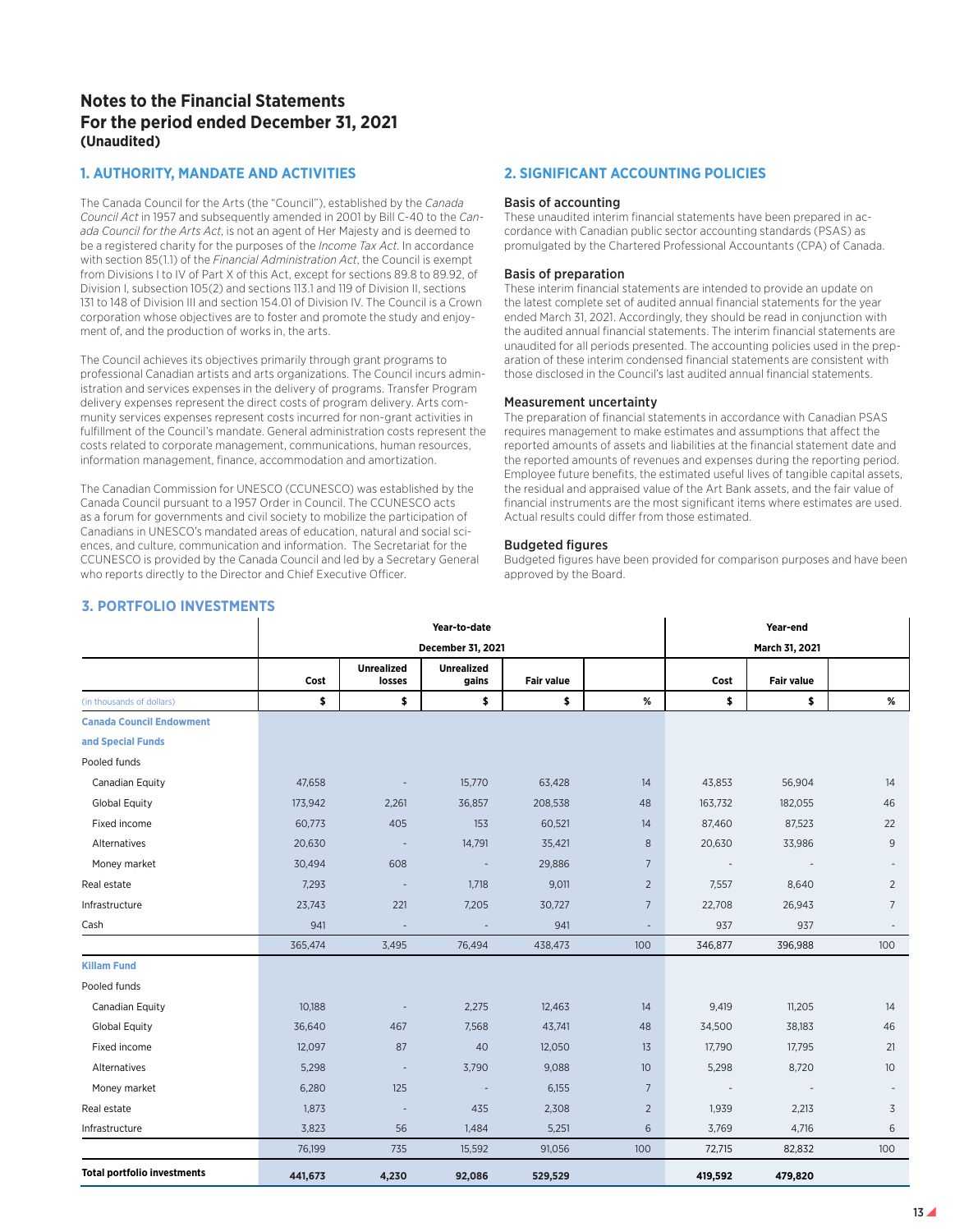Unrealized gains/losses on investments are primarily due to the timing of the market prices, foreign exchange movements, or the early years in the business cycle for some investments. Annually, the Council assesses each of its investment instruments against specific criteria to determine whether there is objective evidence that the adjusted cost may not be recovered and is therefore impaired.

The Council manages two separate portfolios, the Canada Council Endowment Special Funds and the Killam Fund. The Killam will requested that its donation be invested separately. Apart from the Killam Fund, all other externally restricted contributions are consolidated into the Canada Council Endowment and Special Funds and represent 8% (March 31, 2021 - 8%) of that Fund with a total fair value of \$35,122,000 (March 31, 2021 - \$31,799,000). The total fair value of the externally restricted investment including the Killam Fund is \$126,178,000 (March 31, 2021 - \$114,631,000).

The long-term objectives of the Canada Council Endowment and Special Funds as well as the Killam Fund are to generate long-term real returns to supplement the costs of administering the various programs, while maintaining the purchasing power of the endowed capital.

The Council invests in units of equity, fixed income, money market and alternative pooled funds, and in limited partnership units of two real estate funds and six infrastructure funds. The permitted and prohibited investments, the asset mix as well as some maximum holding quantity restrictions are governed by a Board approved investment policy to mitigate risk. All of the investments are managed by professional investment managers.

The Council manages its portfolio to the following benchmarks as per the *Statement of Investment Policies and Goals* approved by the Board. The benchmarks allow asset class allocations to vary between a minimum and a maximum.

| <b>Asset Classes</b> | Market Value | Minimum | <b>Benchmark</b> | Maximum |
|----------------------|--------------|---------|------------------|---------|
| Canadian equities    | 14%          | 10%     | 14%              | 20%     |
| Global equities      | 48%          | 40%     | 46%              | 55%     |
| Fixed income         | 14%          | 15%     | 20%              | 30%     |
| Alternatives         | 8%           | 0%      | 0%               | 10%     |
| Real estate          | 2%           | 0%      | 10%              | 15%     |
| Infrastructure       | 7%           | 0%      | 10%              | 15%     |
| Money market/Cash    | 7%           | 0%      | 0%               | 10%     |

The amounts in the money market or cash asset classes are for future investments or to fund capital calls on commitments already approved and signed.

There are a total of six equity pooled funds: two Canadian funds and four funds that are invested in the global equity markets. The Canadian equities are measured against the returns of the Standard and Poor's Toronto Stock Exchange Index (S&P/TSX). The global equities are measured against the returns of the Morgan Stanley Capital International (MSCI) All Country World Index. Investments in the fixed income pooled fund are comprised of a mix of bonds, mortgages, emerging debt and other fixed income instruments. The fixed income fund is measured against the returns of the Financial Times Stock Exchange (FTSE) Canada Universe Bond Index. Investments in the alternative pooled funds are comprised of units of one hedge fund with diversified positions across global asset classes. This investment is measured against the returns of the FTSE Canada 91-day T-bill plus 4%. The assets included in the real estate funds are commercial real estate properties in Canada, the United States and globally. These investments are measured against the returns of the Investment Property Databank. The infrastructure funds include six portfolios of diversified infrastructure investments. These investments are measured against the Consumer Price Index (CPI) plus 4.5%.

# **4. FINANCIAL RISKS AND FAIR VALUE**

The measurement categories of the Council's financial instruments, as well as their carrying amounts and fair values are as follows:

|                                                             |                    | Year-to-date             | Year-end               |
|-------------------------------------------------------------|--------------------|--------------------------|------------------------|
| (in thousands of dollars)                                   |                    | <b>December 31, 2021</b> | March 31, 2021         |
|                                                             | <b>Measurement</b> | <b>Carrying amount</b>   | <b>Carrying amount</b> |
| <b>Financial assets and liabilities and classifications</b> | categories         | and fair value (\$)      | and fair value (\$)    |
| Cash                                                        | Fair value         | 177,270                  | 81,065                 |
| Accounts receivable                                         | Amortized cost     | 3,944                    | 2,925                  |
| Portfolio Investments <sup>1</sup>                          | Fair value         | 529,529                  | 479,820                |
| Grants, author payments and prizes payable                  | Amortized cost     | 172.544                  | 119,590                |
| Accounts payable and accrued liabilities                    | Amortized cost     | 4,091                    | 5,565                  |

1 The detailed fair value for the investments is listed in Note 3.

#### a) Establishing fair value

The carrying values of accounts receivable, grants, author payments and prizes payable and accounts payable and accrued liabilities approximate their fair values due to their short-term maturity.

The fair values of the investments are determined as follows:

- Canadian Equity, Global Equity, Fixed Income and Money Market pooled fund investments are valued at the unit values supplied by the pooled fund managers, which represent the Council's proportionate share of the underlying net assets at fair values, determined using closing market prices.
- The Alternatives is a pooled fund investment which is valued at the unit values supplied by the pooled fund external manager. The fund manager manages multiple funds with different strategies within the fund and determines the unit's fair value predominantly using valuation models with unobservable inputs and for smaller portions using closing market prices when available.
- Real estate and Infrastructure investment values are supplied by the external fund managers using internally determined appraisals based on valuation models with unobservable inputs.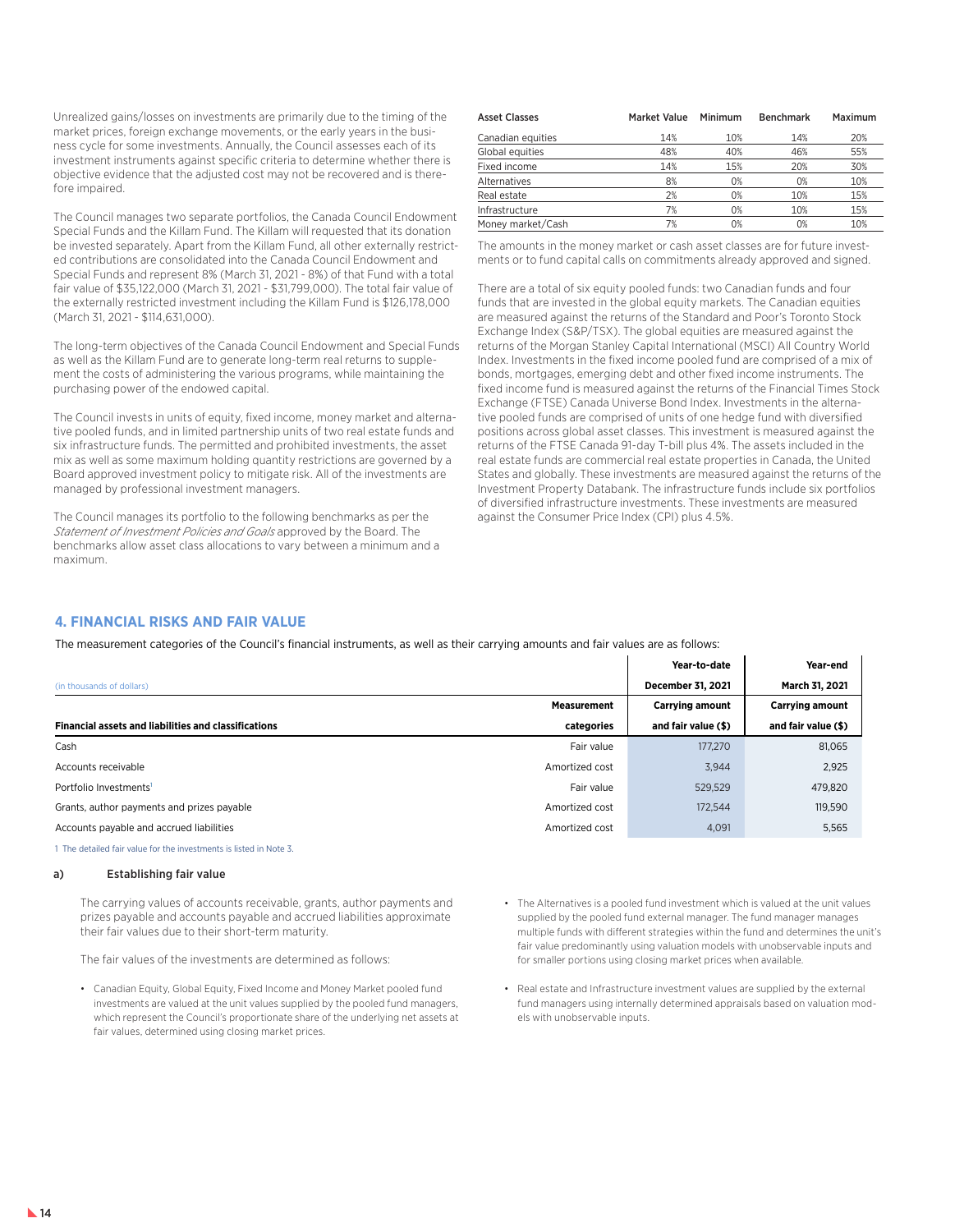#### b) Fair value hierarchy

The financial instruments are grouped into Levels 1 to 3 based on the degree to which the fair value is observable:

- Level 1 fair value measurements are those derived from quoted prices (unadjusted) in active markets for identical assets or liabilities.
- Level 2 fair value measurements are those derived from inputs other than quoted prices included within Level 1 that are observable for the asset or liability, either directly (i.e. as prices) or indirectly (i.e. derived from prices).
- Level 3 fair value measurements are those derived from valuation techniques that include inputs for the asset or liability that are not based on observable market data (unobservable inputs).

# **Financial assets at fair value**

The fair value hierarchy requires the use of observable market inputs whenever such inputs exist. A financial instrument is classified to the lowest level of the hierarchy for which a significant input has been considered in measuring fair value.

The following table presents the financial instruments recorded at fair value in the Statement of Financial Position, classified using the fair value hierarchy described above:

|                                 |         | Year-to-date             |                              | Year-end |                          |                          |                          |                          |  |  |  |
|---------------------------------|---------|--------------------------|------------------------------|----------|--------------------------|--------------------------|--------------------------|--------------------------|--|--|--|
|                                 |         | December 31, 2021        |                              |          |                          | March 31, 2021           |                          |                          |  |  |  |
|                                 | Level 1 | Level 2                  | Level 3                      | Total    | Level 1                  | Level 2                  | Level 3                  | Total                    |  |  |  |
| (in thousands of dollars)       | \$      | \$                       | \$<br>\$                     |          | \$                       | \$                       | \$                       | \$                       |  |  |  |
| Cash                            | 177,270 | $\overline{\phantom{a}}$ | $\overline{\phantom{a}}$     | 177,270  | 81,065                   | $\overline{\phantom{a}}$ | $\overline{\phantom{a}}$ | 81,065                   |  |  |  |
| <b>Portfolio Investments</b>    |         |                          |                              |          |                          |                          |                          |                          |  |  |  |
| <b>Canada Council Endowment</b> |         |                          |                              |          |                          |                          |                          |                          |  |  |  |
| and Special Funds               |         |                          |                              |          |                          |                          |                          |                          |  |  |  |
| Pooled Funds                    |         |                          |                              |          |                          |                          |                          |                          |  |  |  |
| Canadian Equity                 |         | 63,428                   |                              | 63,428   | $\overline{\phantom{a}}$ | 56,904                   |                          | 56,904                   |  |  |  |
| <b>Global Equity</b>            |         | 208,538                  | $\qquad \qquad \blacksquare$ | 208,538  | $\overline{\phantom{0}}$ | 182,055                  |                          | 182,055                  |  |  |  |
| Fixed Income                    |         | 60,521                   |                              | 60,521   |                          | 87,523                   |                          | 87,523                   |  |  |  |
| Alternatives                    |         | $\frac{1}{2}$            | 35,421                       | 35,421   |                          |                          | 33,986                   | 33,986                   |  |  |  |
| Money Market                    |         | 29,886                   | $\overline{\phantom{a}}$     | 29,886   |                          | $\overline{\phantom{a}}$ |                          | $\overline{\phantom{a}}$ |  |  |  |
| Real Estate                     |         |                          | 9,011                        | 9,011    |                          |                          | 8,640                    | 8,640                    |  |  |  |
| Infrastructure                  |         |                          | 30,727                       | 30,727   |                          |                          | 26,943                   | 26,943                   |  |  |  |
| Cash                            | 941     |                          |                              | 941      | 937                      |                          |                          | 937                      |  |  |  |
| <b>Killam Fund</b>              |         |                          |                              |          |                          |                          |                          |                          |  |  |  |
| Pooled Funds                    |         |                          |                              |          |                          |                          |                          |                          |  |  |  |
| Canadian Equity                 |         | 12,463                   |                              | 12,463   |                          | 11,205                   |                          | 11,205                   |  |  |  |
| Global Equity                   |         | 43,741                   |                              | 43,741   |                          | 38,183                   |                          | 38,183                   |  |  |  |
| Fixed Income                    |         | 12,050                   |                              | 12,050   |                          | 17,795                   |                          | 17,795                   |  |  |  |
| Alternatives                    |         |                          | 9,088                        | 9,088    |                          |                          | 8,720                    | 8,720                    |  |  |  |
| Money Market                    |         | 6,155                    |                              | 6,155    |                          |                          |                          |                          |  |  |  |
| Real Estate                     |         |                          | 2,308                        | 2,308    |                          |                          | 2,213                    | 2,213                    |  |  |  |
| Infrastructure                  |         |                          | 5,251                        | 5,251    | $\overline{\phantom{a}}$ |                          | 4,716                    | 4,716                    |  |  |  |
|                                 | 941     | 436,782                  | 91,806                       | 529,529  | 937                      | 393,665                  | 85,218                   | 479,820                  |  |  |  |
| <b>Total</b>                    | 178,211 | 436,782                  | 91,806                       | 706,799  | 82,002                   | 393,665                  | 85,218                   | 560,885                  |  |  |  |

Level 3 Sensitivity Analysis - In the course of measuring fair value of financial instruments classified as Level 3, valuation techniques used incorporate assumptions that are based on unobservable inputs. As the underlying assumptions used in these valuations are not available to the Council, a sensitivity of reasonably possible alternate assumptions for estimation of the fair value measurement of the Level 3 financial instruments is not possible.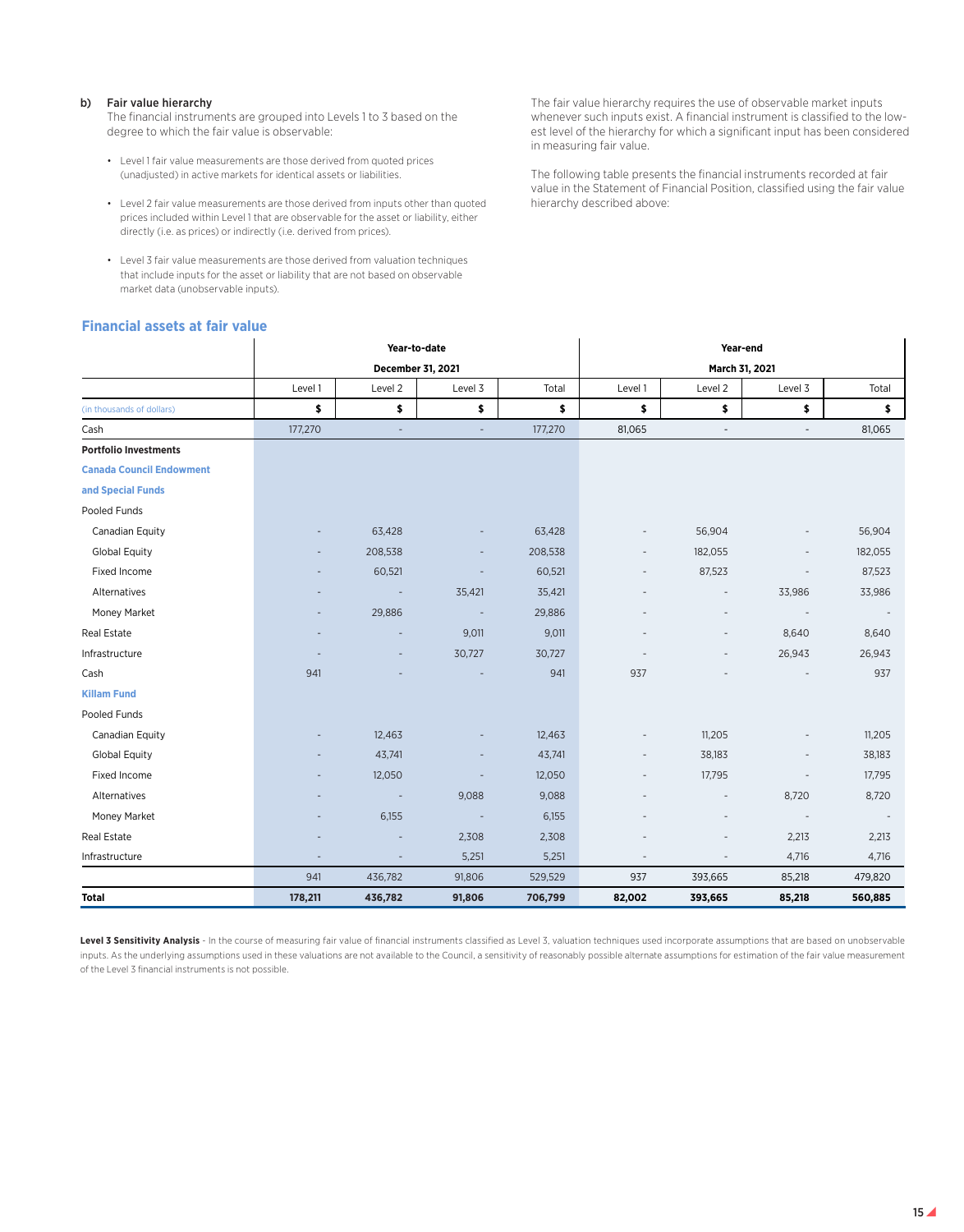# **5. DEFERRED REVENUES - EXTERNALLY RESTRICTED CONTRIBUTIONS**

The deferred revenues from externally restricted contributions consist of accumulated income received which has been deferred until the resources have been used for the purpose or purposes specified by the endowment. The restricted endowment principal of \$37,569,000 is required to be maintained intact and is reported under accumulated surplus from operations (see Note 6).

|                                                                 | Year-to-date      |    | Year-end       |
|-----------------------------------------------------------------|-------------------|----|----------------|
| (in thousands of dollars)                                       | December 31, 2021 |    | March 31, 2021 |
| Balance, beginning of period                                    | \$<br>71.273      | \$ | 50.253         |
| Transferred (to) from net investment income (Note 7)            |                   |    |                |
| Net Investment income                                           | 5.945             |    | 9.607          |
| Use of funds                                                    | (1,111)           |    | (1,902)        |
|                                                                 | 4.834             |    | 7.705          |
| Unrealized gains on portfolio investments                       | 6.748             |    | 23.023         |
| Reclassified to statement of operations - portfolio investments | (174)             |    | (9,708)        |
| <b>Balance at end of period</b>                                 | 82,681            | S  | 71,273         |

The unrealized gains and losses on portfolio investments are related to the change in fair value of those assets from the previous period.

# **6. ACCUMULATED SURPLUS**

|                                                                            |         | Year-to-date            | Year-end       |    |         |  |
|----------------------------------------------------------------------------|---------|-------------------------|----------------|----|---------|--|
| (in thousands of dollars)                                                  |         | December 31, 2021       | March 31, 2021 |    |         |  |
| <b>Accumulated surplus from operations</b>                                 |         |                         |                |    |         |  |
| <b>Endowment - Original contribution</b>                                   |         | $\frac{2}{3}$<br>50,000 |                | \$ | 50,000  |  |
| <b>Endowment principal - Externally restricted contributions</b>           |         | 37,569                  |                |    | 37,569  |  |
| <b>Reserve for excess investment income</b>                                |         |                         |                |    |         |  |
| Balance at beginning of period                                             | 229,445 |                         | 203,445        |    |         |  |
| Appropriated from the accumulated surplus during the period                |         |                         | 26,000         |    |         |  |
| Balance at end of period                                                   |         | 229,445                 |                |    | 229,445 |  |
| <b>Surplus</b>                                                             |         |                         |                |    |         |  |
| Balance at beginning of period                                             | 26,234  |                         | 32,454         |    |         |  |
| Appropriated to the reserve for excess investment income during the period |         |                         | (26,000)       |    |         |  |
| Surplus for the period                                                     | 63,809  |                         | 19,780         |    |         |  |
| Balance at end of period                                                   |         | 90,043                  |                |    | 26,234  |  |
| Total accumulated surplus from operations                                  |         | 407,057                 |                |    | 343,248 |  |
| <b>Accumulated remeasurement gains (losses)</b>                            |         |                         |                |    |         |  |
| Balance at beginning of period                                             | 45,792  |                         | (32)           |    |         |  |
| Change in fair value                                                       | 21,055  |                         | 45,824         |    |         |  |
| Balance at end of period                                                   |         | 66,847                  |                |    | 45,792  |  |
| Balance of accumulated surplus at end of period                            |         | \$<br>473,904           |                | \$ | 389,040 |  |